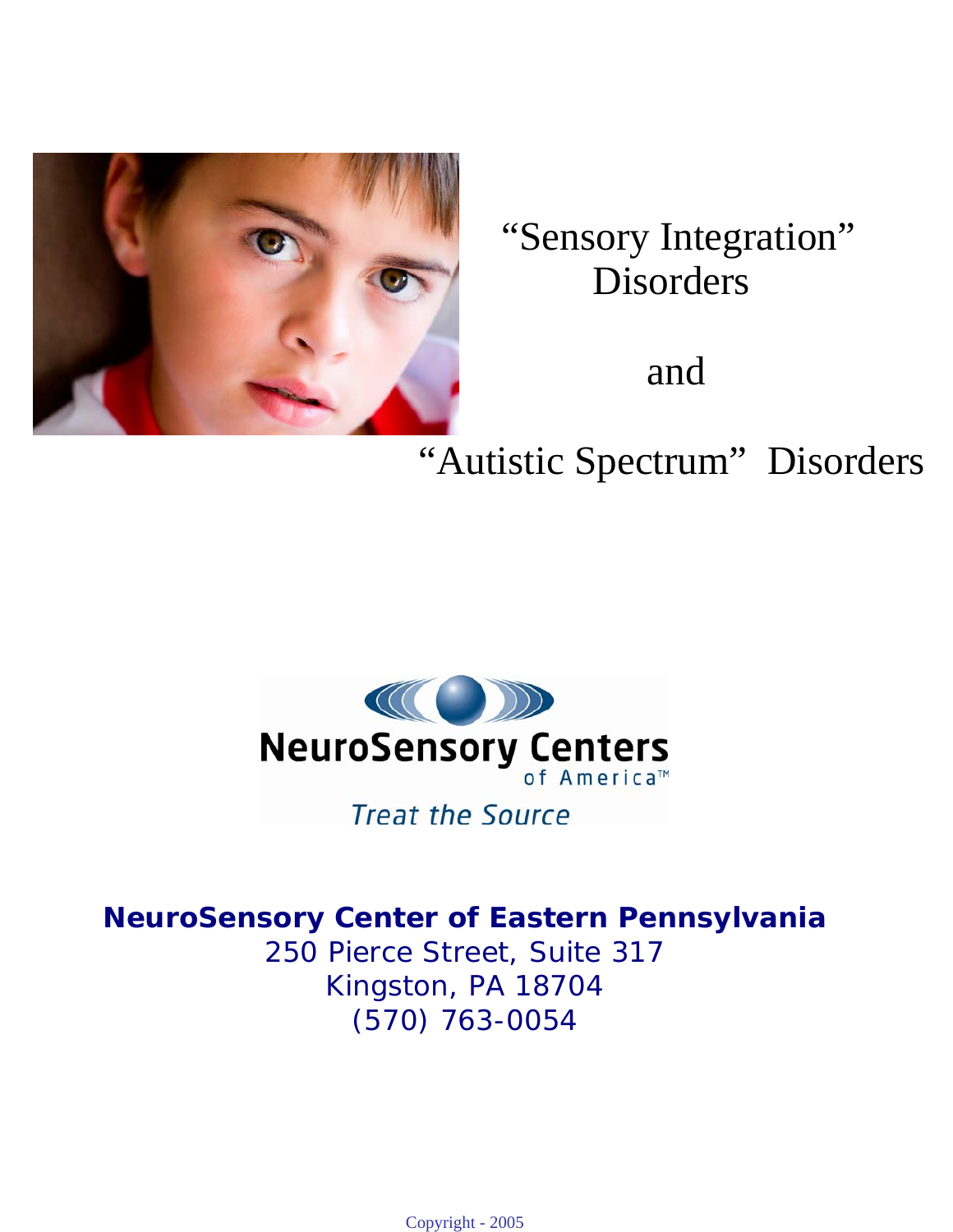# Autistic Spectrum Disorders Sensory Integration Disorders

It has been well documented that there is now an epidemic increase in the neurological phenomenon the medical community commonly labels as "Autistic Spectrum Disorders" or "Sensory Integration Disorders". Since the early 1970's, there has been an explosive increase of more than 15% in the number of diagnosed cases of "Autistic Spectrum Disorders".



This disturbing rise in prevalence also accompanies a generalized increase in the number of neurological disorders in the general population. Unfortunately, as with many neurological diseases of unknown origin, the environment of poorly coordinated care between medical professionals have left the parents and family of these patients in the state of relative confusion and frustration. Additionally, a poor understanding of these disorders in the medical community leaves the insurance coverage for these conditions completely inadequate.

## **What is an "Autistic Spectrum" Disorder?**

Almost all people suffer from daily to weekly fluctuations in their ability to "think", concentrate, "focus" or imprint short-term memory. However, when this fluctuation becomes severe enough to interfere with the simple cognitive and emotional milestones of development of cognition or social function, patients then begin to be labeled as having a "Autistic Spectrum Disorder". The term "Autistic Spectrum Disorder" is generally used by physicians to encompass a variety of symptomatic disorders that involve a fluctuation in the speed of processing of information through the brain. Each named disorder is distinguished by the severity of clinical symptoms in a particular patient, thus the acronyms for syndromes including ADHD, ADD, Autism, LD, PDD, Dyslexia, Aspberger's, CAPD and static encephalopathy.

Despite the numerous named disorders in the "Autistic Spectrum", these disorders are all related to an abnormal function of two primary areas of the brain: 1) the **Reticular Activating System (RAS)** and 2) the **Limbic System.** The **RAS** is a nebulous area of the brain that is responsible for wakefulness and processing of all information coming to the brain or being sent from the brain. In essence, it controls the speed of all cognitive and reflex function. The **Limbic System** is the emotional center of the brain and is responsible for behavior, aggression, anxiety, mood, and activity level.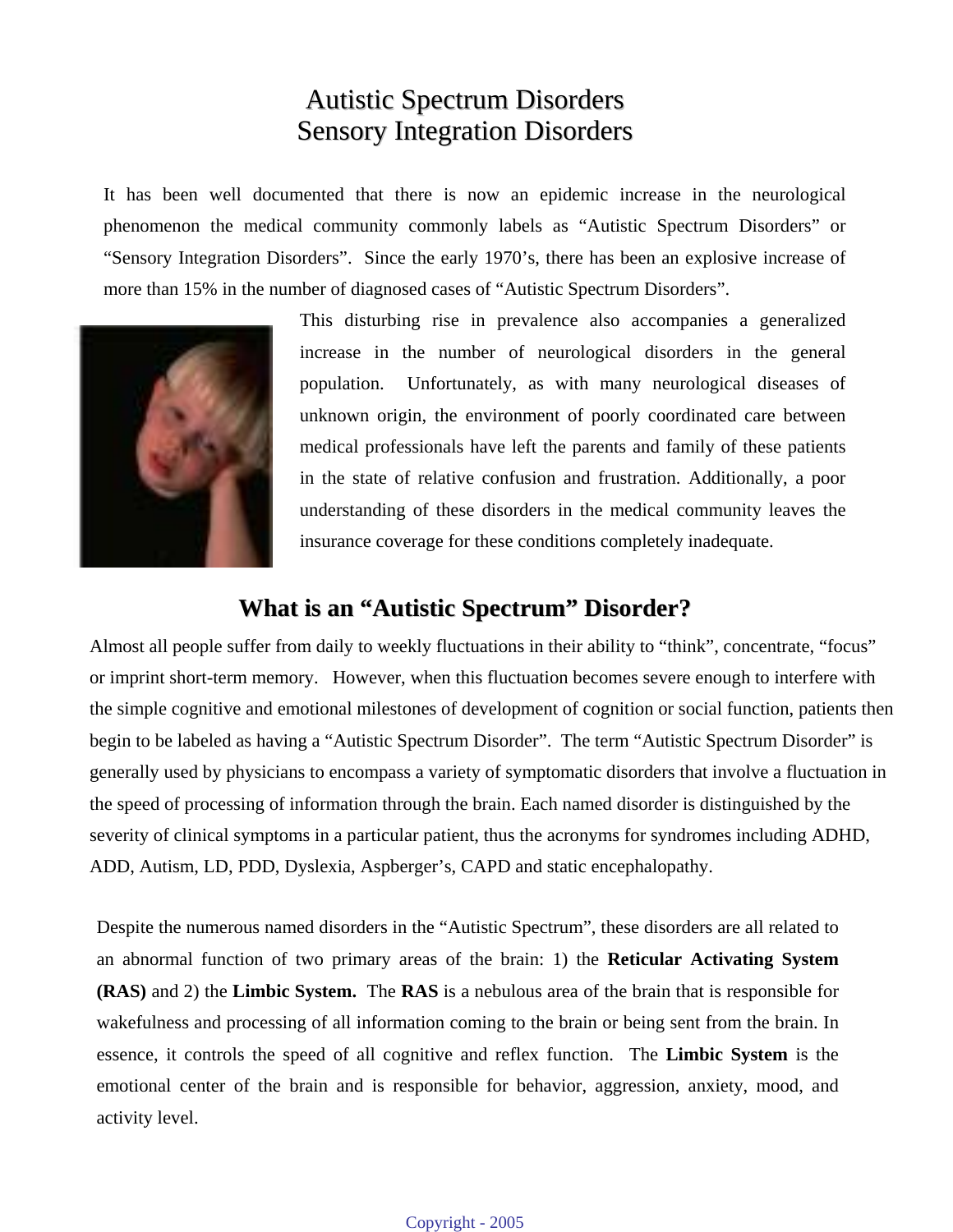## **What is a "Sensory Integration Disorder"?**

"Sensory Integration Disorder" was a term coined by occupational and physical therapists who treated a large amount of children with "Autistic Spectrum Disorders". Normal patients are able coordinate the information being presented to the brain from different sensory systems of the body. When a system in inconsistent in its' delivery of information to the brain, the brain will not integrate and coordinate the information and will defer to the more simplistic and stable system. "Sensory Integration Disorder" describes an inability to integrate or coordinate the senses of perception and balance in a concerted effort. The type of "Sensory Integration Disorder" can be defined according to the sensory system/s being perceived correctly. The problem may involve an underlying problem with integration of the touch (proprioceptive), visual and/or vestibular (inner ear) function.

# What are these disorders?

# **Proposed Definition**

"Autistic Spectrum Disorders" and "Sensory Integration Disorders" are complicated syndromes involving fluctuation in the function of the Reticular Activating System and Limbic System.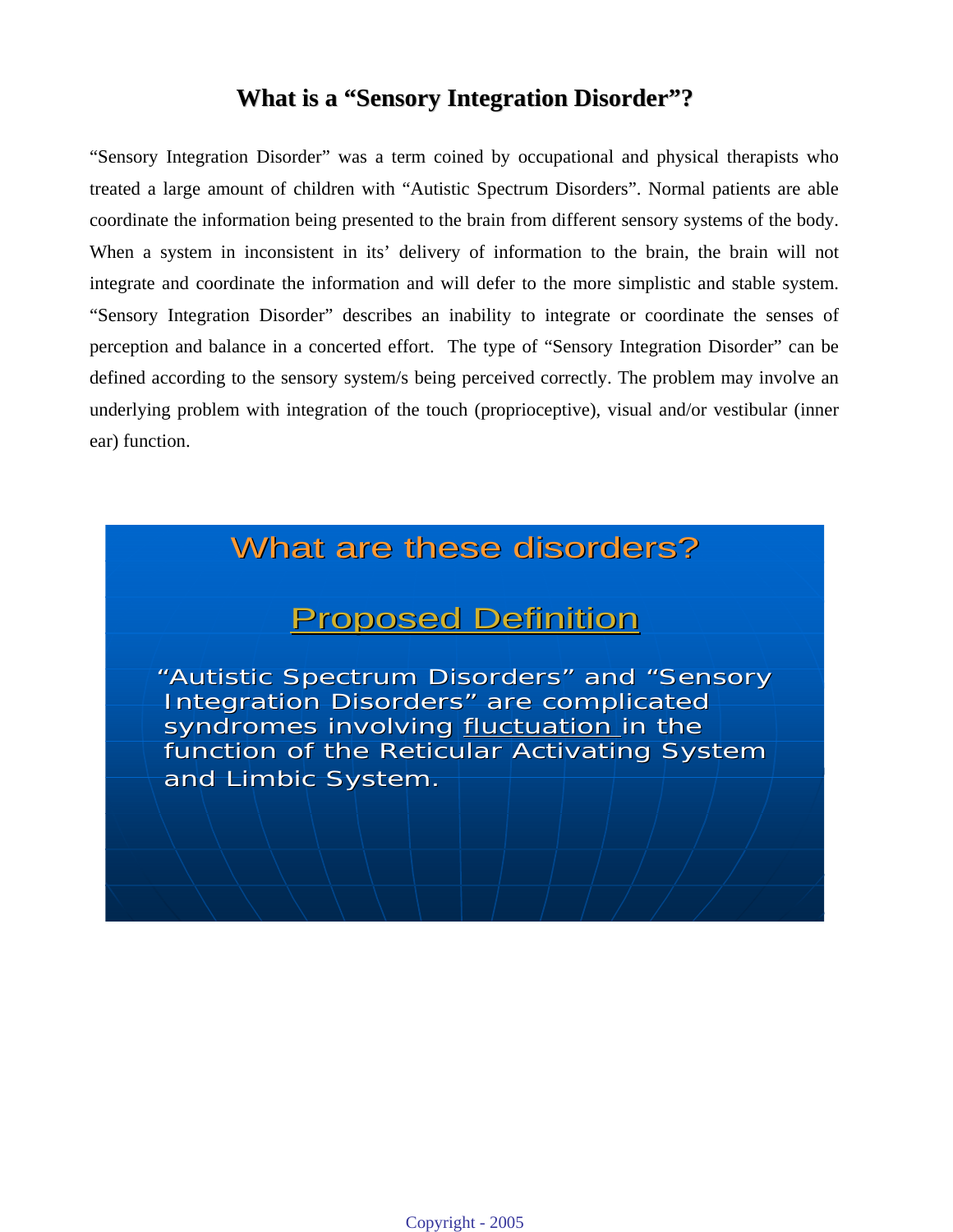## **Where is the problem in these disorders?**

 In order to begin to define the problem with these disorder groups, it is important to realize where the problem actually exists. One commonality of both of these groups is that they almost always have significant fluctuations in their symptoms on a day-to-day basis. In general, this means that their condition has "good" days and "bad" days. This simple realization has enormous implications.

 In brain abnormalities, such as stroke, symptoms do not fluctuate. The hallmark of a brain abnormality is that it stays consistent because the brain is damaged and cannot change on a daily basis. However, in the "Autistic Spectrum" and "Sensory Integration" Disorders, these patients have notable fluctuations, sometimes in the same day. This fluctuation can only be accomplished by changes in the information feeding the brain and causing a response. This simple fact may indeed show that we have been focusing our study in the wrong place. These children do not appear to have a brain disorder, they have a disorder in feeding the brain the proper information.

> Where is the problem in these disorders? Where is the problem in these disorders? **Common Sense**

> > **Brain Abnormalities are Brain Abnormalities are "static" "static" Example: stroke, hemorrhage (stay the same everyday)**

"Autistic Spectrum / Sensory Integration" are "dynamic" **(change from day to day)**

Therefore, "Autism" and "SI" do not appear to be **primary brain problems because they rapidly fluctuate primary brain problems because they rapidly fluctuate**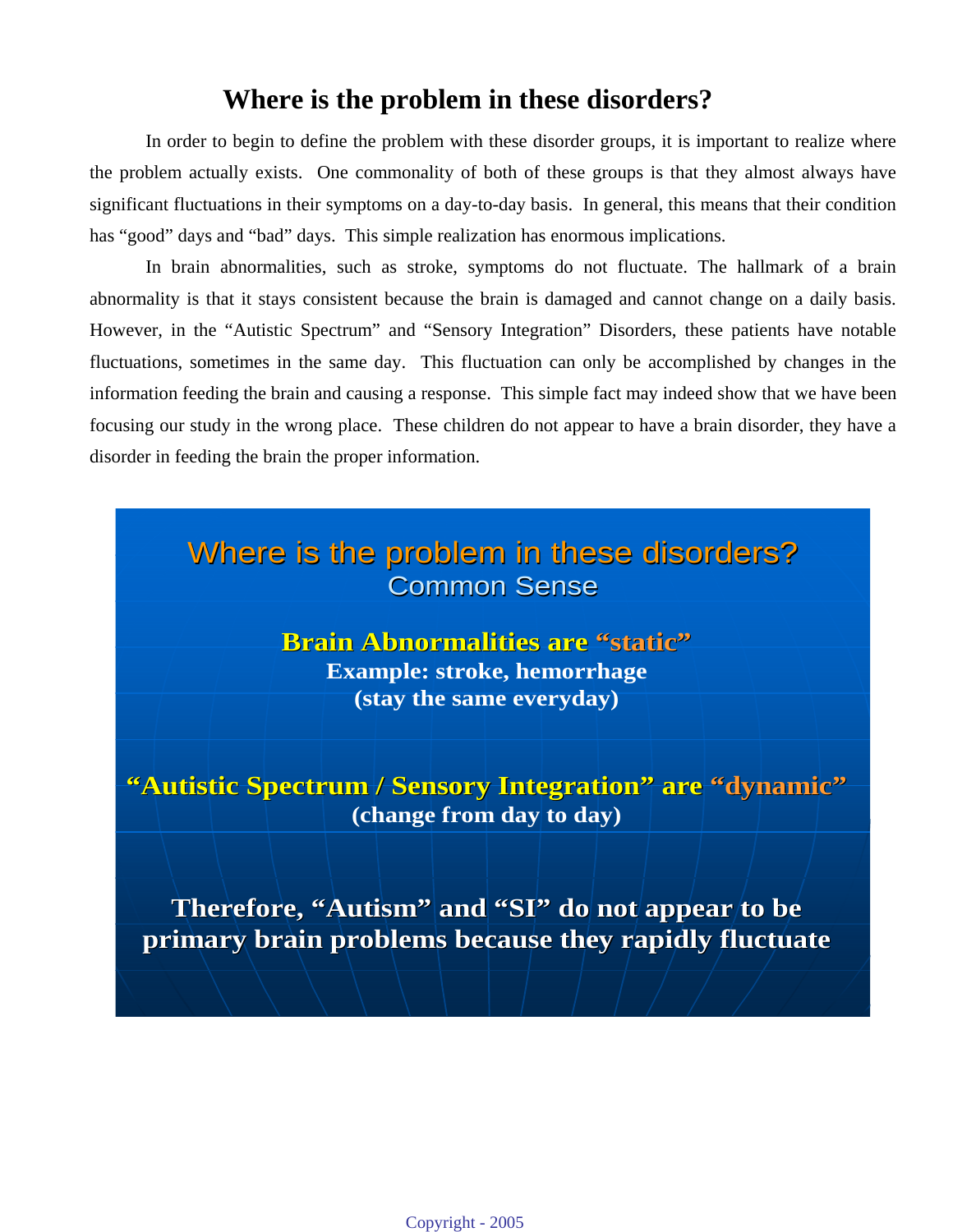# **Normal Sensory Development**

In order to understand the abnormal situation that relates to these patient groups, you must first understand normal development of the sensory systems. Normal milestones of sensory development during the first three years of life follow a methodical and predictable timeframe. The sensory nervous system is divided into subgroups according to:

- 1. What sense they transmit
- 2. How fast they carry information

For example, touch nerves are relatively slow in speed compared to other nerves and visual nerves are ultra-fast, meaning they carry information at a very high rate. The anatomical differences between these nerves relates to the amount of myelin necessary to insulate and time the nerves speed and the size of the nerve fibers.



**Birth - 3 months**: Newborns initially rely on touch and feel, a" slow" system, to interact with their world. The slow speed requirement (minimal myelination) of these nerves allows them to develop sooner than other sensory nerves.

**3 – 12 months**: visual system begins to function. Visual nerves are "ultra-fast" and require an additional 3 months from birth to myelinate. Infants start fixing on objects and gradually develop visual tracking. This visual world is a two-dimensional world with no depth perception being present.

**12 - 36 months:** When the infant begins to move about, they begin feeding stable vestibular (inner ear balance) information to brain and visual system. The vestibular system is both "fast" and continuous in function and is extremely sensitive to myelination interference. Children begin to understand that there is depth to the world due to the 3-dimensional input of the vestibular system. Between the ages of 1 and 3 years, infants improve their mobility and with appropriate vestibular information begin to understand 3 dimensional visual perception and 3-dimensional body recognition. The development of the visualvestibular system will continue to gradually refine itself until the teenage years.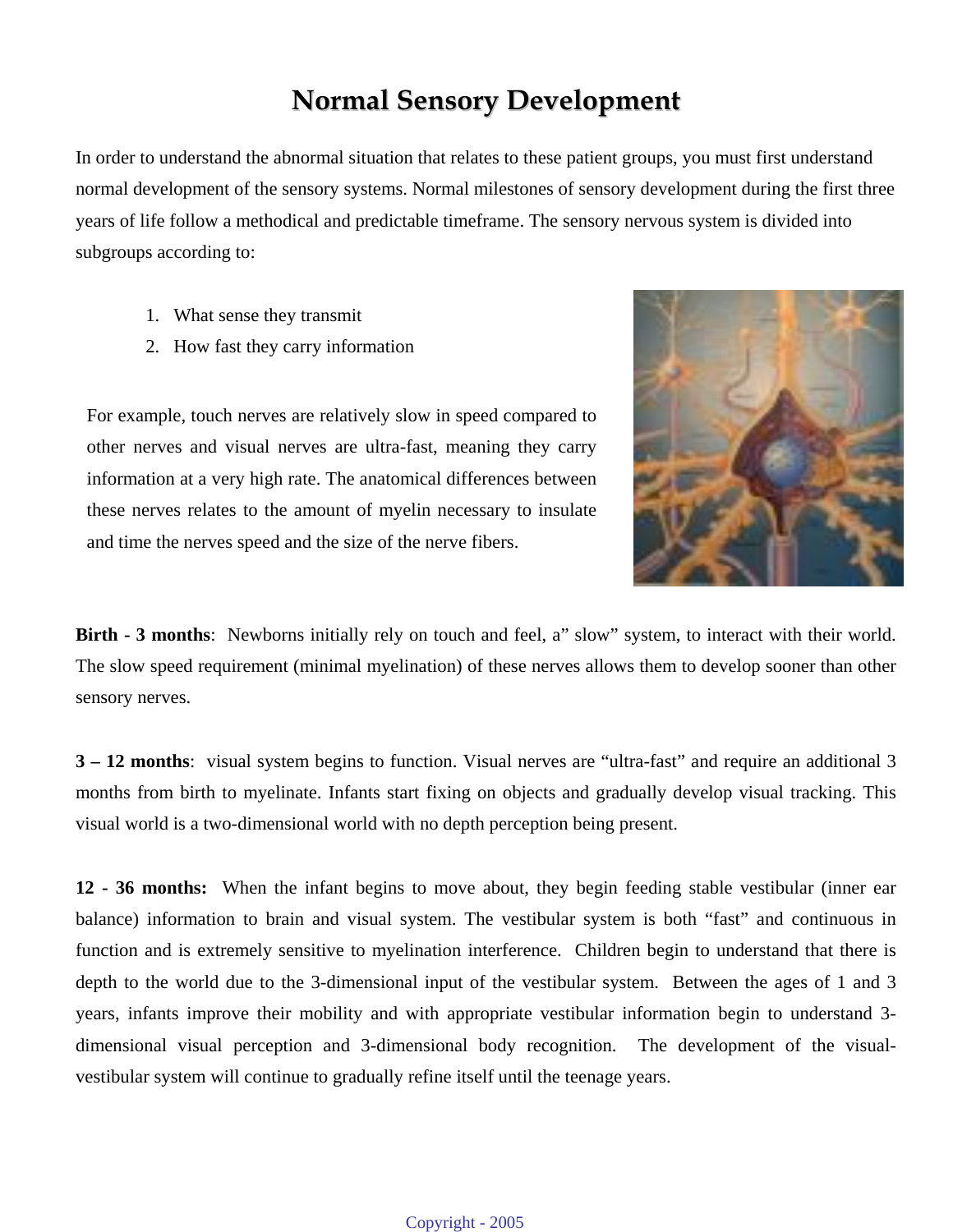

## **How do the sensory systems work?**

The primary role of the sensory systems are to interact and maintain contact with our surroundings in a safe and efficient manner. As we move through our environment, information is gathered from our vestibular (inner ear), visual (eyes) and somato-sensory (neuromuscular) systems and sent to our brainstems for integration. This information is eventually transmitted to our brain cortex for perception and processing. The Brain then coordinates a complex set of reflexes that are able to maintain or equilibrium and high speed movements without conscious thought. These reflexes include:

- 1. **VOR (Vestibulo-Ocular Reflex)** stablizes vision during high speed movement.
- 2. **VSR (Vestibulo-Spinal Reflex)** maintains proper position of our extremities

## **How do we see the problem with the sensory systems?**

Beginning in 1998, physicians began using a clinical method of combining known FDA approved diagnostic tests of sensory function to visualize the entire array of sensory functions feeding the brain at any one time. Using this diagnostic method, physicians were able to "visualize" sensory disorders and provide greatly improved therapeutic outcomes in patients with a myriad of nervous system sensory abnormalities. Testing the sensory systems typically involves extensive and time consuming diagnostics. This system has provided a unique "objective" process designed to view the function of each individual sensory system and objectively monitor the effectiveness of various therapeutic techniques.

#### Copyright - 2005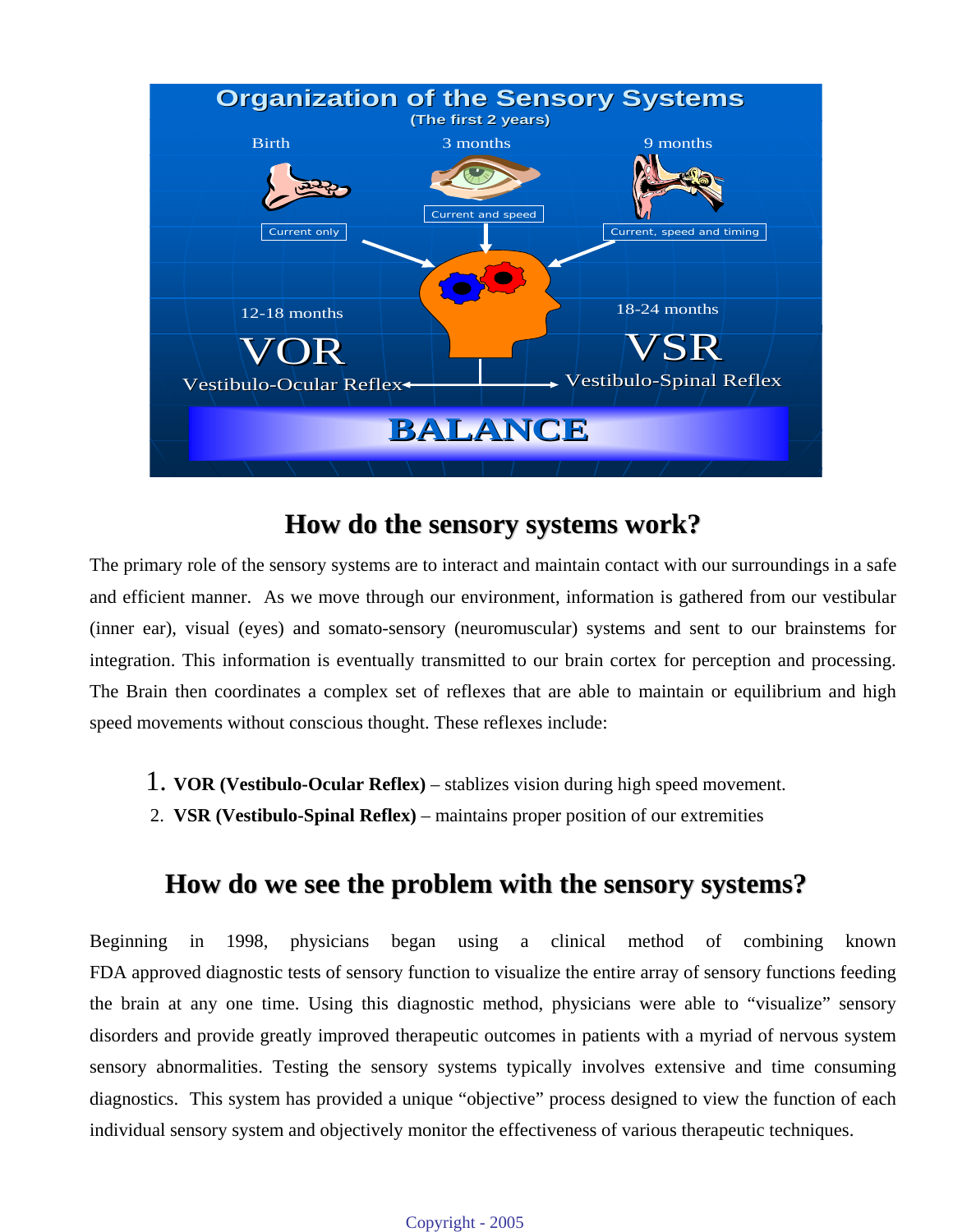# **How do Autistic Spectrum Disorders occur?**

In 2002, NECA began clinical research using on Autistic Spectrum Disorders utilizing our patented diagnostic method. This research has revealed a startling consistency in abnormalities of the sensory systems and diagnostic testing in children with Autistic Spectrum Disorders. Our initial clinical research indicated that Autistic Spectrum Disorders and Sensory Integration Disorders were the same disorder. Diagnostic testing revealed consistent patterns showing that the severity of the Autistic Spectrum Disorder could be defined by the severity of the sensory misinformation being sent to the brain. Therefore, it appears quite likely that Autistic Spectrum Disorders are occur from lack of consistency or development of the patient's sensory systems.



NEC A© , 2003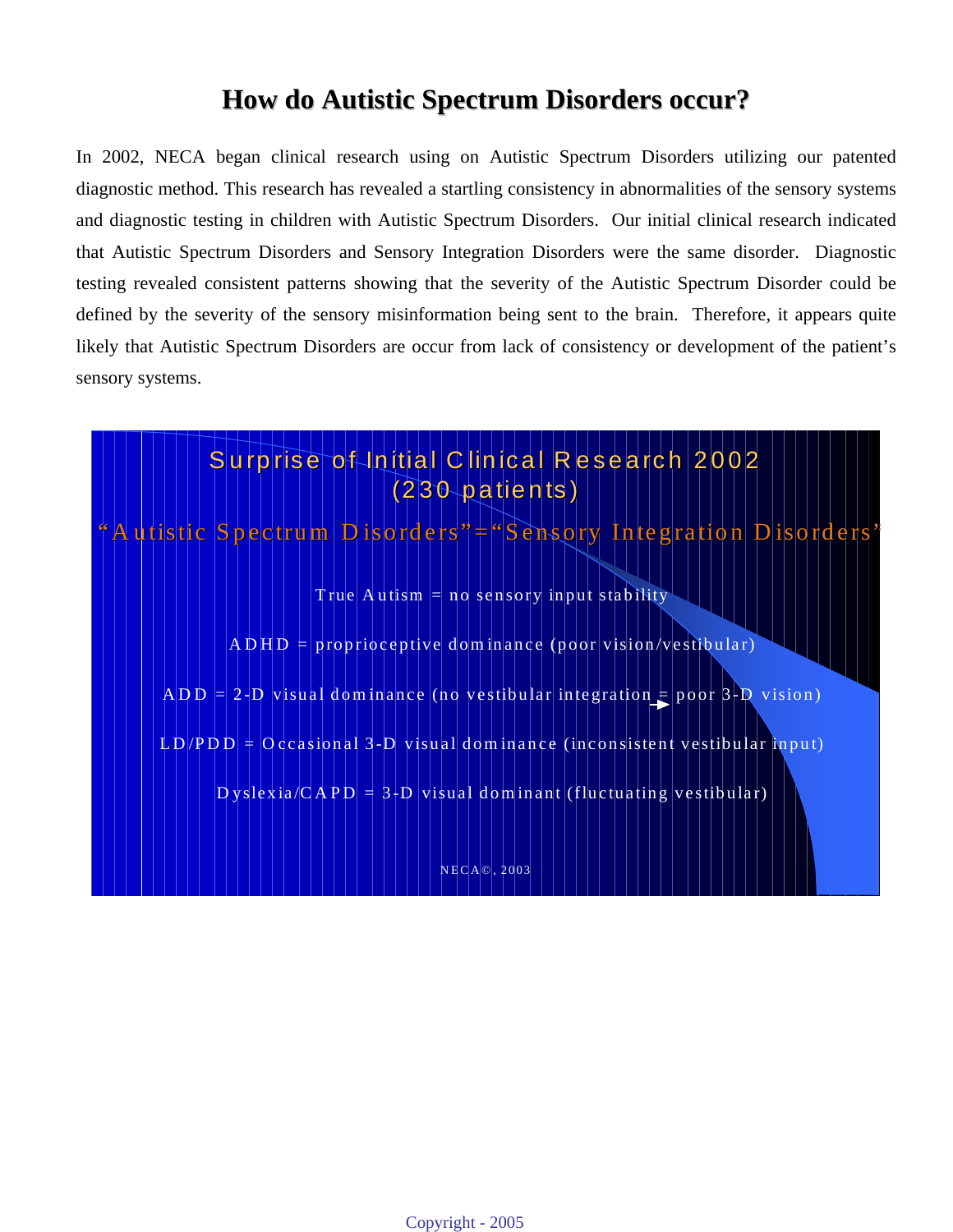# **How did they get this disorder?**

Review of the medical literature with regards to the Autistic Spectrum and Sensory Integration Disorders presents a very confusing picture to most parents and professionals. A great deal of the literature focuses on genetics, allergies, heavy metals, infectious overgrowth and enzyme abnormalities. It is important to realize that each of these abnormalities can be important and must be considered in each patient's situation. It is equally important to realize that Autistic Spectrum and Sensory Integration Disorders are nerve based problems that may have a multi-factorial origin and each patient must have a customized treatment plan unique to their needs.

The NeuroSensory Center's diagnostic protocol was developed using some common sense principles involving all nerve diseases. In adults, nerve diseases tend to be 1) deteriorative in nature (they get worse over time) and/or 2) fluctuant (have periods of worsening followed by periods of stability). Past experience with the nervous system disorders would dictate that this pattern can only be explained by continual exposure of a toxic agent or by a fluctuating infectious process. In nervous system disease this can only be attributed to three main culprits, elevated heavy metal concentrations, environmental toxins or neurotropic viral groups.

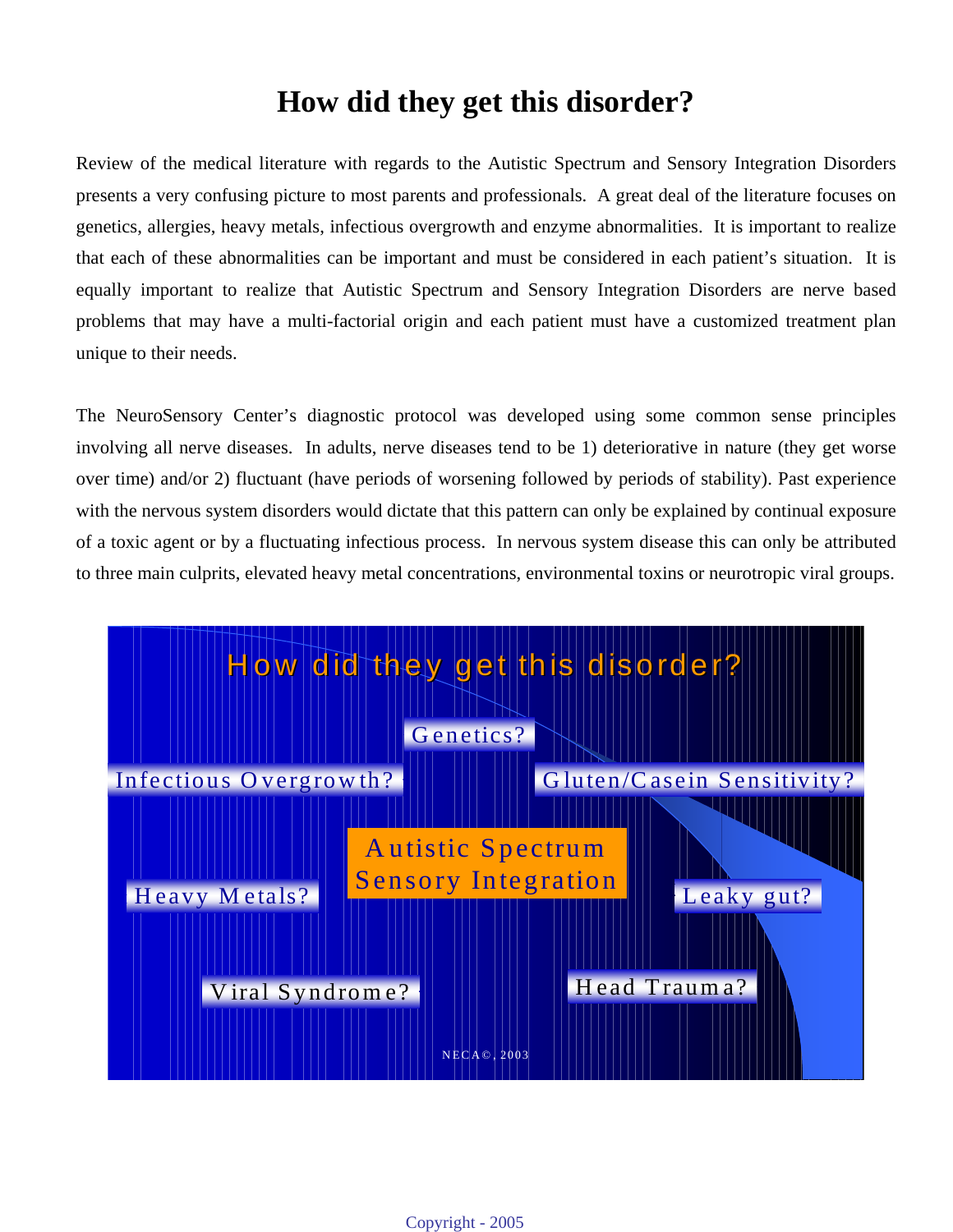One could assume that this simple concept of nervous system disease should have been seen previously by experienced physicians, however, there is only one problem with proving this concept; the offending agents are difficult or impossible to quantify by blood and/or standard urine testing. Heavy metals are very difficult to quantify (measure) due to their ability to collect in "fatty" tissues. Much debate has centered on the best way to determine if heavy metal exposure or metabolism is an inherent problem. Additionally, many neurotropic viral groups (Herpes for instance) have no known method of quantification and titer testing is inconsistent.

The Neuro-Sensory Centers of America's clinical methods are based on a model that assumes that elevated heavy metal titers or viral overload initially interrupt the sensory organ development or sensory nerve myelination. Following the initial interruption in sensory development, the continued high heavy metal concentrations, infectious overgrowth and/or poor sleep patterns create an environment of IGF-1 depletion. Decreased IGF-1 activity appears to trigger continual re-activations of neurotropic (nerve infecting) viral agents cause fluctuating and frequent inflammation in the sensory organs or their nerves. This inflammation creates a fluctuating pattern of sensory mis-information and relative conflict for the brain. The variability in the sensory system function does not allow the brain to integrate the sensory systems and leads to a dynamic and confusing clinical state.



After treating several hundred patients with the "Autistic Spectrum" and "Sensory Integration" Disorders, it seems inherently clear that the maturation process of the sensory systems was stalled due to end organ damage or a clinical inability to properly myelinate the nerves of sensory function. This interference appears to have occurred due to higher

#### Copyright - 2005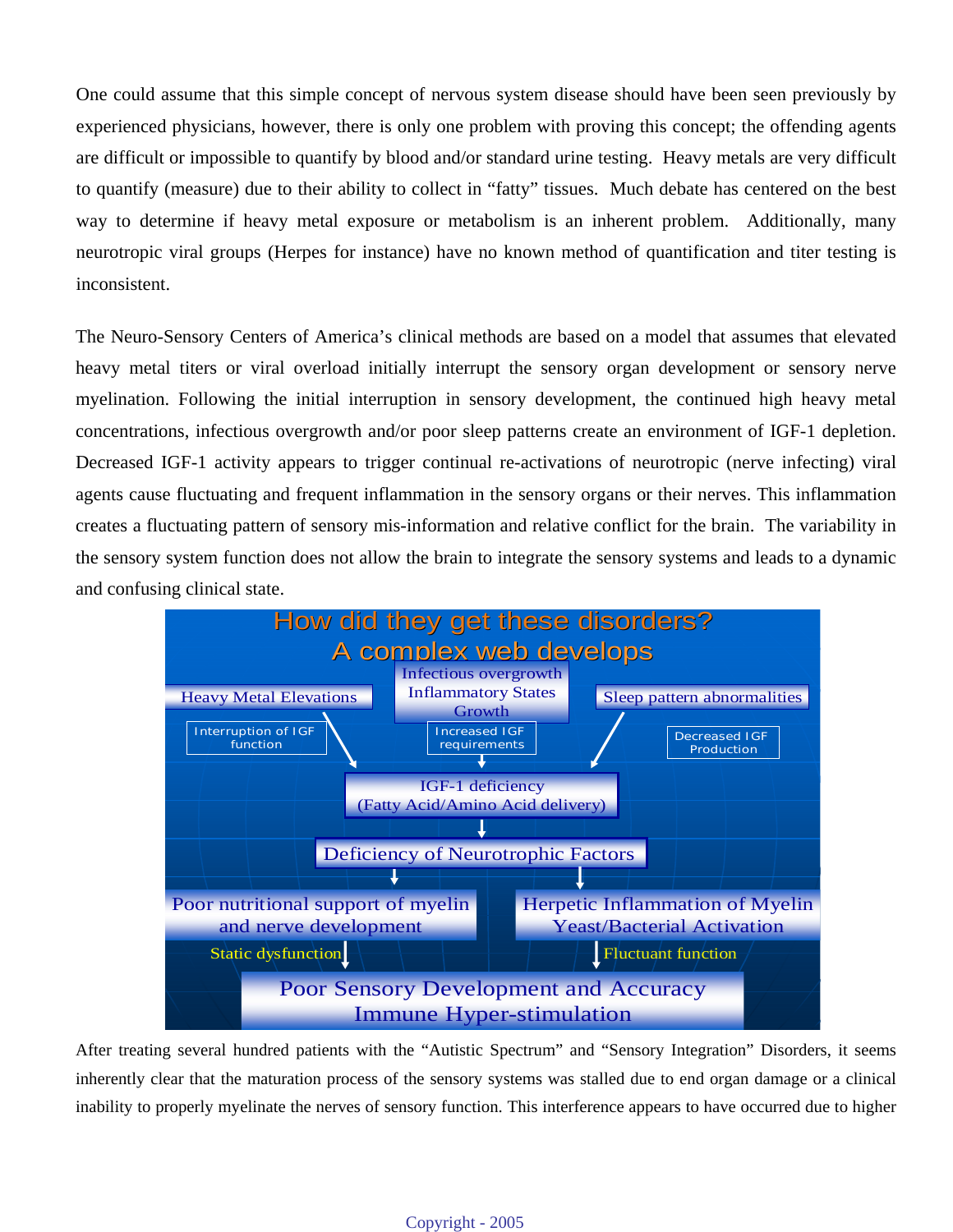than normal heavy metal concentrations causing nutritional interference and/or chronic inflammation of the sensory nerves secondary to viral activation.

# **Is there a way to reverse these disorders?**

There appears to be four necessary clinical measures needed to ensure the greatest possibility of success in reversing neural disorders.

**Four necessary elements**

- **1. Evaluate and reduce any heavy metal issue to erase toxic environment**
- **2. Reduce viral load to eliminate inflammation of myelin**
- **3. Reduce fungal/bacterial/allergic immune hyper-stimulation**
- **4. Maximize hormonal and nutritional status to improve the repair of myelin**

# **1. Evaluation of Heavy Metal Environment**

Recent advances in clarifying heavy metal metabolism in the body has revolved around the hormone Metallothionein. Metallothionein is a protein that binds to most heavy metals and allows them to be excreted from the body in the urine and sweat glands. This hormone is particularly important in clearing the "fat soluble" heavy metals such as lead, mercury, aluminum, cadmium and arsenic. Quantification of this hormone is now available and has indicated that many patients fall into a distinctive group of patients having lower than normal levels of Metallothionein. This condition will allow abnormally high concentrations of heavy metals to develop over time.





Elevated heavy metal concentrations have been shown to inhibit myelination directly, interfere with the immune system's T cells and also inhibit the transport of fatty acids to the myelin producing cells by interfering with IGF-1 function. Low IGF-1 function can lead to fluctuant inflammation of the myelin sheath by "herpes" activation, poor nutritional delivery of necessary fatty acids and amino acids and in severe cases growth delay. Therefore, it is extremely important to quantify the Metallothionein levels in most patients to determine is further heavy metal testing is necessary. If Metallothionein levels are lower than expected, the use of Metallothionein Promoters (MT promoters) may be utilized. In patients who have difficulty transporting heavy metals, chelation or claforation may be required.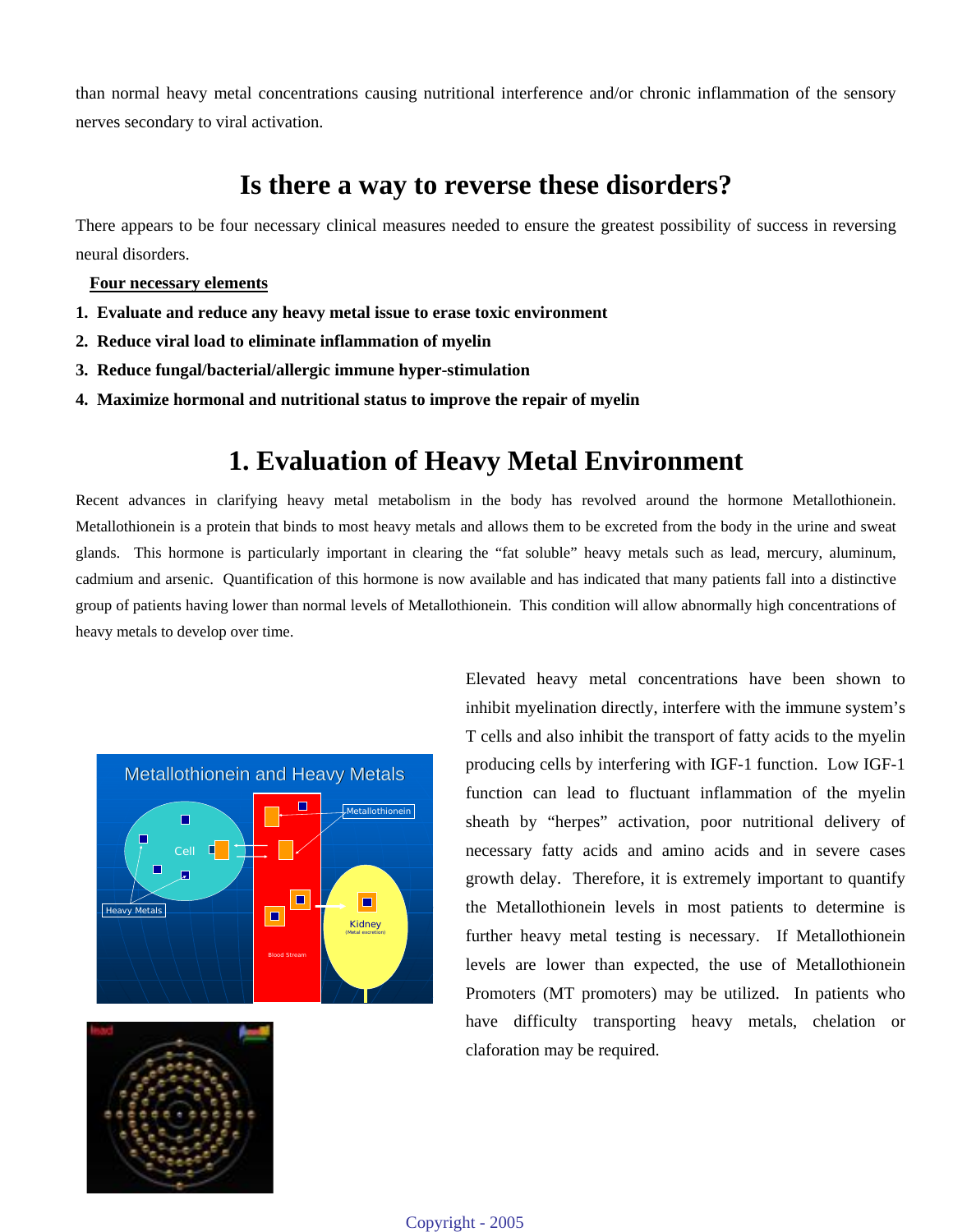# **2 Reduce the viral load to decrease myelin inflammation**

Many physicians falsely believe that it is impossible to "kill" the herpes virus because we do not have a medication that "kills" herpes directly. This statement is short-sighted because the immune system is perfectly capable of destroying a herpes family virus. It is only essential to provide exposure of the virus to the immune system. Immune exposure is accomplished by anti-viral medications that arrest the viral division while it is outside the nerve body. This allows the immune system to have adequate time to kill the exposed virus and gradually reduce the amount of viral load in the nervous system.



# **3. Reduce fungal/bacterial/ immune hyperstimulation**



It is well documented that many types of opportunistic infections can be active in the patient with Autistic Spectrum and Sensory Integration Disorders. These "opportunists" can be represented by fungal, bacterial or viral agents. Common "opportunists" include Candida, Mycoplasma, Clostridium, E. coli, measles, human papilloma virus and many others. It is essential for your physician to quantify these agents if possible and reduce the amount of immune stimulation caused by activation or overgrowth. This helps to create the "ideal" environment necessary to recover the sensory nerve deficit.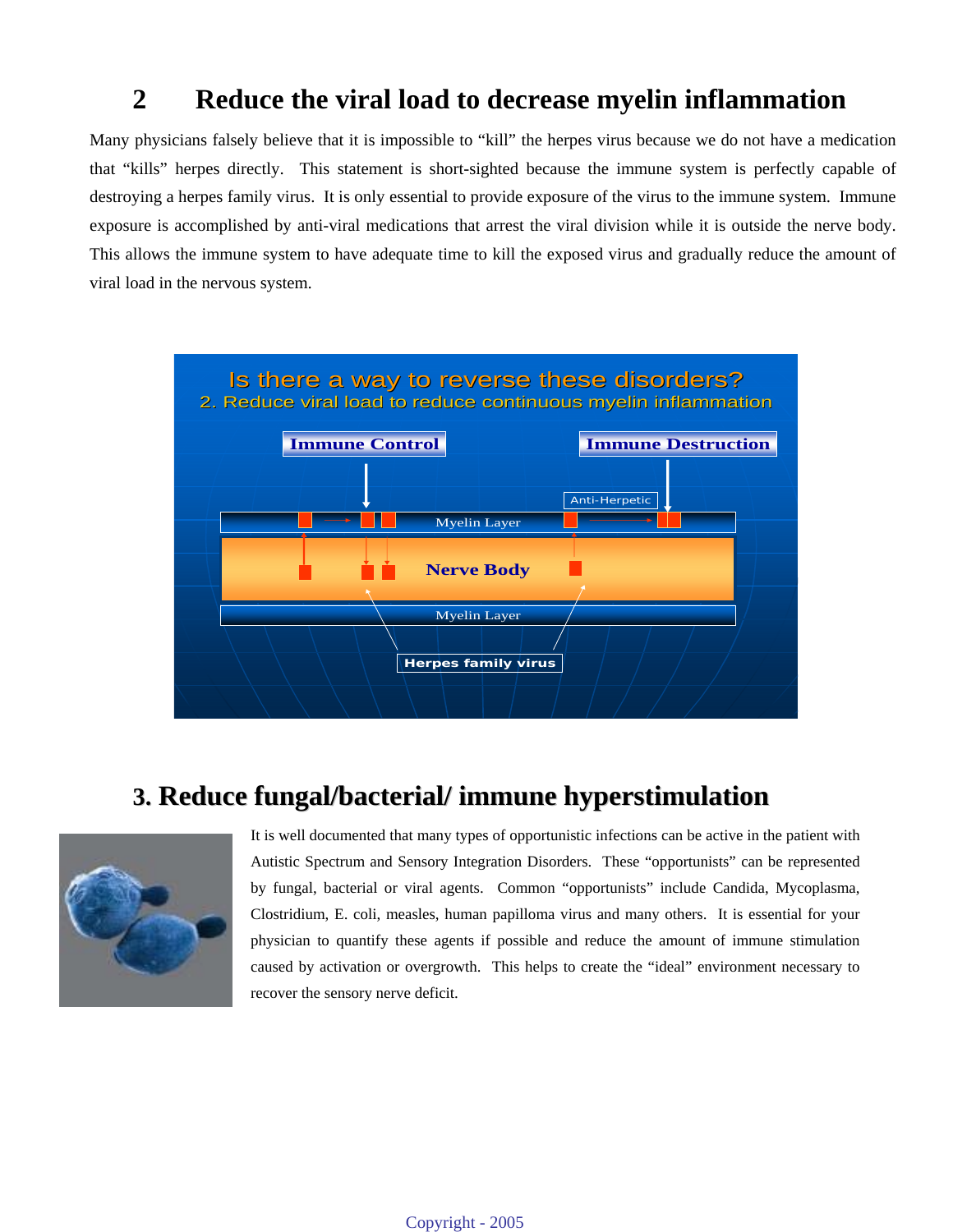## **4. Maximize the hormonal and nutritional status**

Nerves, in general, are very difficult to repair or develop. Nerves typically require the "healing" hormones (thyroid, cortisol, insulin and IGF-1) to have levels that approach the middle of the normal range for that patient's age. These hormone levels will generally be evaluated by blood testing and adjusted as necessary.

## **Is this a new experimental treatment?**

The treatment protocol utilized by NSCA is not new or experimental. NSCA has been utilizing this therapeutic protocol for over 5 years and have treated over six thousand adults and older children with sensory dysfunction, vestibular deficits and/or cognitive and emotional syndromes. The current NSCA protocols are the result of extensive clinical research experience into diagnostic methods and treatment outcomes on patients with a single sensory deficit (i.e. vestibular dysfunction

## **Why is sleep so important?**

NSCA's clinical research has been able to show a correlation between sleep abnormalities and nervous system abnormalities. This correlation seems to be related to an absence of Stage IV sleep, commonly known as "deep sleep". During Stage IV sleep the body produces a group of hormones called Insulin Dependent Growth Factors (IGF I-IV), substances that are related to growth hormone. The IGF hormones are probably misnamed and should be called "Human Repair Hormones" because they are important throughout life. These factors are required for the transport of proteins, fats and cholesterols into cells.

All patients with Autistic Spectrum Disorders have difficulty entering Stage IV sleep and will typically have low normal or abnormal levels of IGF. In adults, a deficiency of these hormones causes only one symptom; fatigue. Fatigue is almost a universal complaint of all patients with nervous system abnormalities. Many times children cannot explain the feeling of fatigue. Deficiency of this hormone will be seen clinically as an increase in body fat, growth delay, poor muscle tone or weakness, and an increase in cholesterol and triglyceride levels in the blood stream.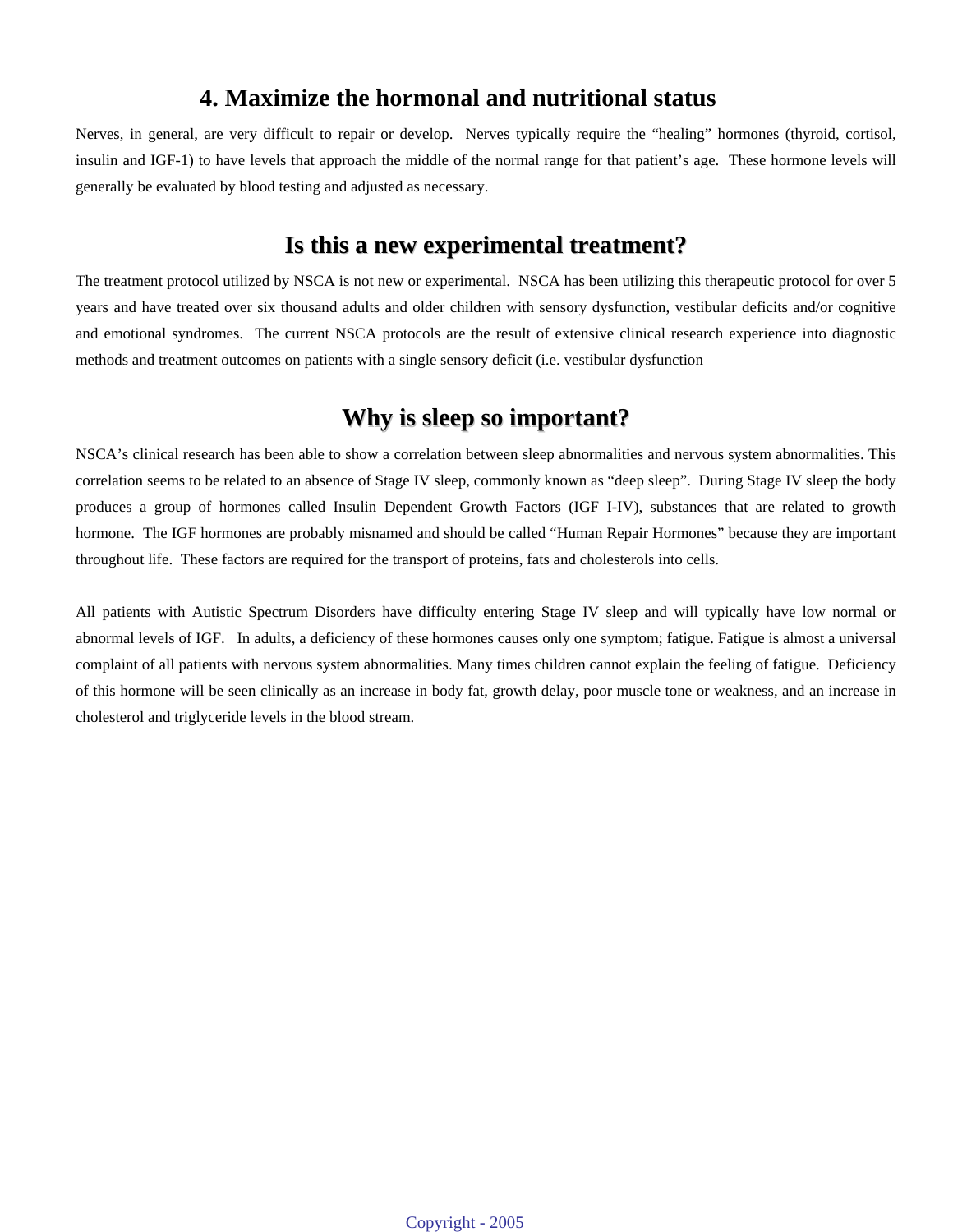# **Recent Articles of Interest**

**Neurotoxicology. 2005 Jan:26(1):1-8** 

### **Thimerosal Neurotoxicity is Associated with Glutathione Depletion: Protection with Glutathione Precursors.**

**James SJ, Slikker W 3rd, Melnyk S, New E, Pogribna M, Jernigan S.**

Department of Pediatrics, University of Arkansas for Medical Sciences and Arkansas Children's Hospital Research Institute, Little Rock, AR 72202, USA.

Thimerosol is an antiseptic containing 49.5% ethyl mercury that has been used for years as a preservative in many infant vaccines and in flu vaccines. Environmental methyl mercury has been shown to be highly neurotoxic, especially to the developing brain. Because mercury has a high affinity for thiol (sulfhydryl (SH)) groups, the thiol-containing antioxidant, glutathione (GSH), provides the major intracellular defense against mercury-induced neurotoxicity. Cultured neuroblastoma cells were found to have lower levels of GSH and increased sensitivity to thimerosol toxicity compared to glioblastoma cells that have higher basal levels of intracellular GSH. Thimerosal-induced cytotoxicity was associated with depletion of intracellular GSH in both cell lines. Pretreatment with 100muM glutathione ethyl ester or N-acetylcysteine (NAC), but not methionine, resulted in a significant increase in intracellular GSH in both cell types. Further, pretreatment of the cells with glutathione ethyl ester or NAC prevented cytotoxicity with exposure to 15muM Thimerosal. Although Thimerosal has been recently removed from most children's vaccines, it is still present in flu vaccines given to pregnant women, the elderly, and to children in developing countries. The potential protective effect of GSH or NAC against mercury toxicity warrants further research as possible adjunct therapy to individuals still receiving Thimerosal-containing vaccinations.

## **Biomarkers. 2204 jul-Oct;9 (4-5):331-40 Enzyme-immunoassay for the determination of metallothionein in human urine: application to environmental monitoring.**

**Swierzcek S, Abuknesha RA, Chivers I, Baranovska I, Cunningham P, Price RG.**

Silesian Technical University, M. strzody str.9, 44-100 Gliwice, Poland.

The objectives of this study were to develop an enzyme immunoassay for metallothioneins in human urine using a polyclonal antiserum and to demonstrate a possible relationship between the level of this biomarker and heavy metal exposure. The antiserum was raised in sheep against horse metallothionein conjugated to carboxylated bovine serum albumin. The antibody was used to construct a two-step competitive ELISA procedure. Human urine was treated with activated charcoal powder to remove traces of metallothioneins and known amounts of pure metallothioneins were added to provide standards for a standard curve. Metallothionein levels were measured in two groups of children living in areas of mild and high environmental pollution due mainly to heavy metals. A comparison was made between the biomarker levels and the levels of cadmium and lead in urine samples in the two groups. A group of children from a non-polluted area acted as controls. The results show that the detected levels of metallothioneins appear to correspond to levels of the two heavy metals studied and that there was an apparent relationship to the environmental exposure. Thus according to results of this study the increase in the metallothionein excretion seems to provide an indication of previous of exposure to metals. The ELISA procedure is sensitive and robust and can be used to screen large numbers of samples and is more rapid than the physical procedures currently used for analysis of these proteins. The assay can therefore be used as an additional tool for screening at-risk populations where either environmental or occupational exposure to divalent heavy metals is suspected.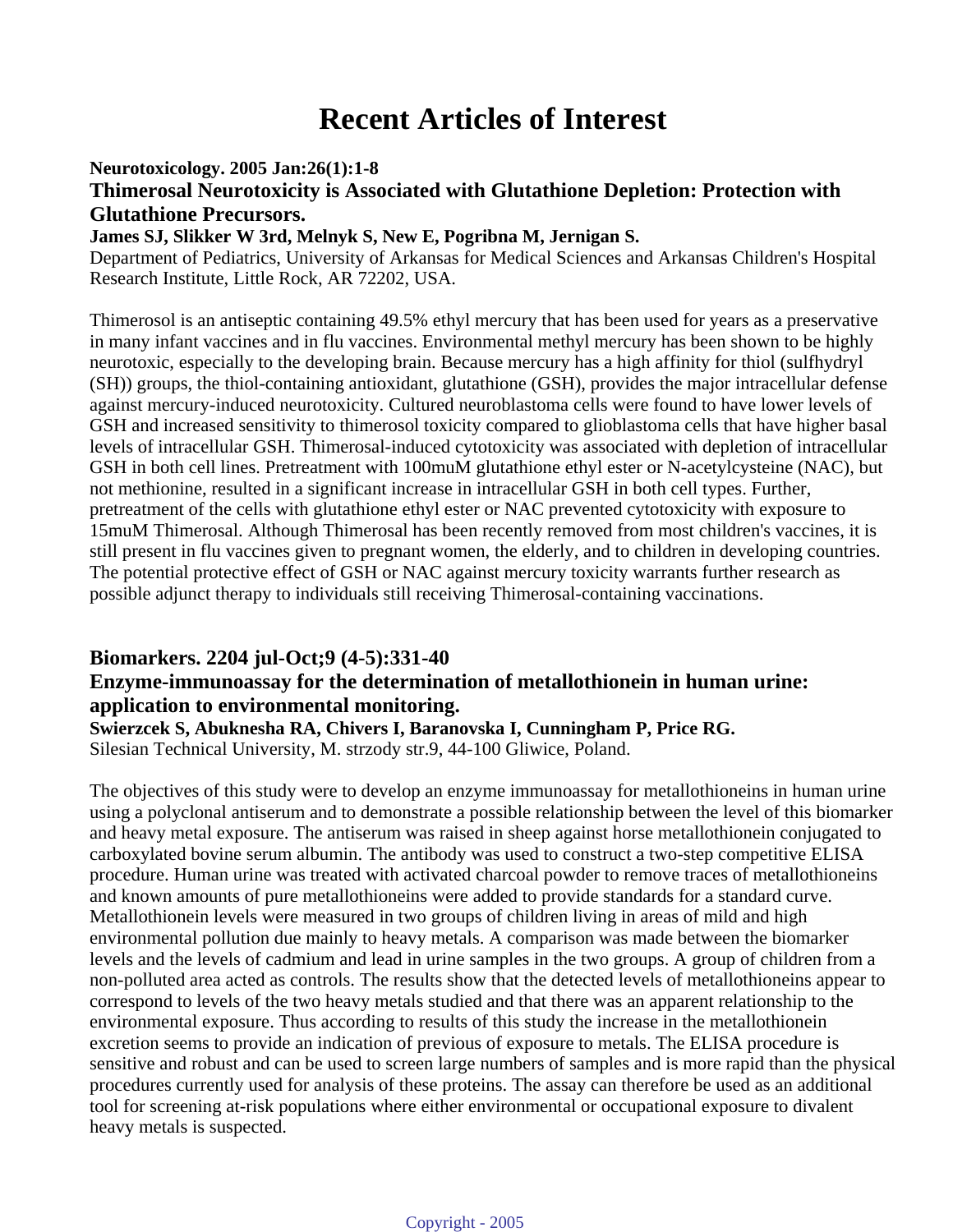### **Glia.2005 Mar18; Activation of catechol-O-methyltransferase in astrocytes stimulates homocysteine synthesis and export to neurons.**

#### **Huang G, Dragan M, Freeman D, Wilson JX.**

Department of Physiology and Pharmacology, University of Western Ontario, London, Ontario, Canada.

Elevation of the total homocysteine (tHcy) concentration in plasma has been implicated in neurodegeneration in patients with stroke, dementia, Alzheimer disease, and Parkinson disease. Because the mechanisms controlling brain tHcy are unknown, the present study investigated its synthesis and transport in primary rat brain cell cultures. We found that the catechol-O-methyltransferase (COMT) substrate 3,4-dihydroxybenzoic acid (DHB) increased export of tHcy in astrocytes, but not in neurons. The export mechanism was selective for tHcy over cyst(e)ine, total glutathione (tGSH) or cysteinylglycine (Cys-Gly). tHcy export from astrocytes was also induced by the COMT substrates levodopa (L-DOPA), dopamine and quercetin, and it was blocked by the COMT inhibitors tropolone and entacapone. This export was associated with increased synthesis of tHcy because both intracellular and extracellular tHcy concentrations rose during COMT activation. Incubation in cyst(e)ine-deficient medium inhibited the tHcy export response to COMT activation. Exogenous tHcy (100 muM) was accumulated into neurons, but not into astrocytes. We conclude that activation of COMT causes sustained synthesis of Hcy in astrocytes and transport of this amino acid to neurons.(c) 2005 Wiley-Liss, Inc.

#### **Clin Endocrinol (Oxf). 2003 Jul:59 (1): 56-61**

### **Diagnostic reliability of a single IGF-I measurement in 237 adults with total anterior hypopituitarism and severe GH deficiency.**

**Aimaretti G, Corneli G, Baldelli R, Di Somma C, Gasco V, Durante C, Ausiello L, Rovere S, Grottoli S, Tamburrano G, Ghigo E.**

Division of Endocrinology and Metabolism, Department of Internal Medicine, University of Turin, Italy.

OBJECTIVE: Within an appropriate clinical context, GH deficiency (GHD) in adults must be demonstrated biochemically by a single provocative test. Insulin-induced hypoglycaemia (ITT) and GH-releasing hormone (GHRH) + arginine (ARG) are indicated as the tests of choice, provided that appropriate cut-off limits are defined. Although IGF-I is the best marker of GH secretory status, its measurement is not considered a reliable diagnostic tool. In fact, considerable overlap between GHD and normal subjects is present, at least when patients with suspected GHD are considered independently of the existence of other anterior pituitary defects. Considering the time and cost associated with provocative testing procedures, we aimed to re-evaluate the diagnostic power of IGF-I measurement. DESIGN: To this goal, in a large population  $[n = 237, 139 \text{ men}, 98 \text{ women},$  age range 20-80 years, body mass index (BMI) range 26.4 +/-4.3 kg/m2] of well-nourished adults with total anterior pituitary deficit including severe GHD (as shown by a GH peak below the 1st centile limit of normal response to GHRH + ARG tests and/or ITT) we evaluated the diagnostic value of a single total IGF-I measurement. IGF-I levels in hypopituitary patients were evaluated based on age-related normative values in a large population of normal subjects (423 ns, 144 men and 279 women, age range 20-80 years, BMI range 18.2-24.9 kg/m2). RESULTS: Mean IGF-I levels in GHD were lower than those in normal subjects in each decade, but not the oldest one (74.4 +/- 48.9 vs.) 243.9 +/- 86.7 micro g/l for 20-30 years; 81.8 +/- 46.5 vs. 217.2 +/- 56.9 micro g/l for 31-40 years; 85.8 +/- 42.1 vs. 168.5 +/- 69.9 micro g/l for 41-50 years; 82.3 +/- 39.3 vs. 164.3 +/- 60.3 micro g/l for 51-60 years; 67.5 +/- 31.8 vs. 123.9 +/- 50.0 micro g/l for 61-70 years; P < 0.0001; 54.3 +/- 33.6 vs. 91.6 +/- 53.5 micro  $g/I$  for 71-80 years, P = ns). Individual IGF-I levels in GHD were below the age-related 3rd and 25th centile limits in 70.6% and 97.63% of patients below 40 years and in 34.9% and 77.8% of the remaining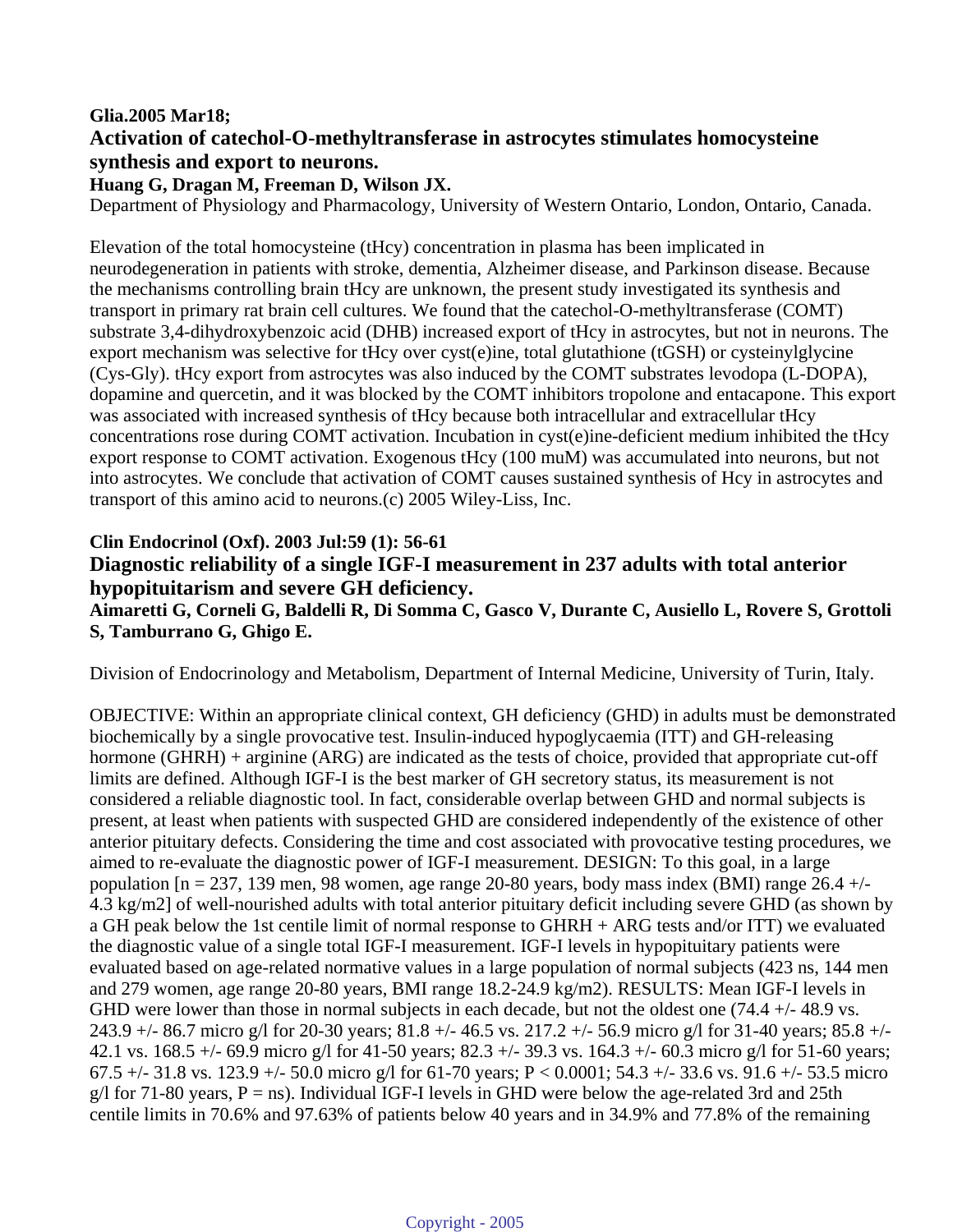patients up to the 8th decade, respectively. CONCLUSIONS: Total IGF-I levels are often normal even in patients with total anterior hypopituitarism but this does not rule out severe GHD that therefore ought to be verified by provocative testing of GH secretion. However, despite the low diagnostic sensitivity of this parameter, very low levels of total IGF-I can be considered definitive evidence of severe GHD in a remarkable percentage of total anterior hypopituitary patients who could therefore skip provocative testing of GH secretion.

Horm Metab Res. 2003 Feb;35(2):114-9.

### **Impact of growth hormone on central nervous activity, vigilance, and tiredness after short-term therapy in growth hormone-deficient adults.**

#### **Pavel ME, Lohmann T, Hahn EG, Hoffmann M.**

Division of Endocrinology, Department of Internal Medicine I, University of Erlangen-Nurnberg, Germany. marianne.pavel@med1.imed.uni-erlangen.de

Impairment of well-being and cognitive function has been reported in growth hormone-deficient adults, as well as an improvement of these parameters after GH substitution, albeit inconsistently. The effect of growth hormone on central nervous activity, vigilance and sleepiness was studied prospectively in 16 growth hormone-deficient adults (7 females, 9 males, mean age: 36.8 yrs) with multiple pituitary hormone deficiencies before and 3 months after the start of growth hormone substitution using two objective methods of measurement, pupillographic sleepiness test and a choice reaction time test. Significant differences were found for neither pupillary unrest index nor for reaction time, false or missing reactions in 12 evaluable patients (7 females, 5 males, mean age 37.8 years). Because of the known interrelationships between growth hormone, sleep and mood, the visual analogue scale for tiredness and standardized retrospective questionnaires regarding sleep and mood (Pittsburgh sleep quality index, Epworth sleepiness scale, Depression scale) were used as additional methods. After GH substitution, there was no difference in sleep efficiency and daytime sleepiness, but some of the subjective sleep parameters (sleep quality and sleep latency) improved significantly. There was a tendency for mood improvement, too. Although results must be interpreted cautiously due to the small sample size, we conclude that the improved sleep and mood parameters might be caused by other indices of general well-being in our study.

J Endocrinol Invest. 2003 Jun;26(6):588-94.

### **Circulating free insulin-like growth-factor-I (IGF-I) levels should also be measured to estimate the IGF-I bioactivity.**

#### **Janssen JA, van der Lely AJ, Lamberts SW.**

Department of Internal Medicine, Erasmus MC, Rotterdam, The Netherlands. j.a.m.j.l.janssen@erasmusmc.nl

Free IGF-I by analogy with sex and adrenal steroids and thyroid hormones, may be the major biologically active hormonal form of IGF-I. Because of methodological difficulties in measuring the free IGF-I the measurement of total IGF-I in blood is often used to assess the activity of the endocrine GH-IGF-I axis in clinical studies. However, there is currently no reliable standard reference method for circulating total IGF-I against which individual samples can be calibrated. In addition, in many of the common methods used to measure circulating total IGF-I levels, remaining insulin-like growth factor, binding proteins (IGFBPs) or binding protein fragments after sample extraction, may still interfere and produce falsely increased or decreased circulating total IGF-I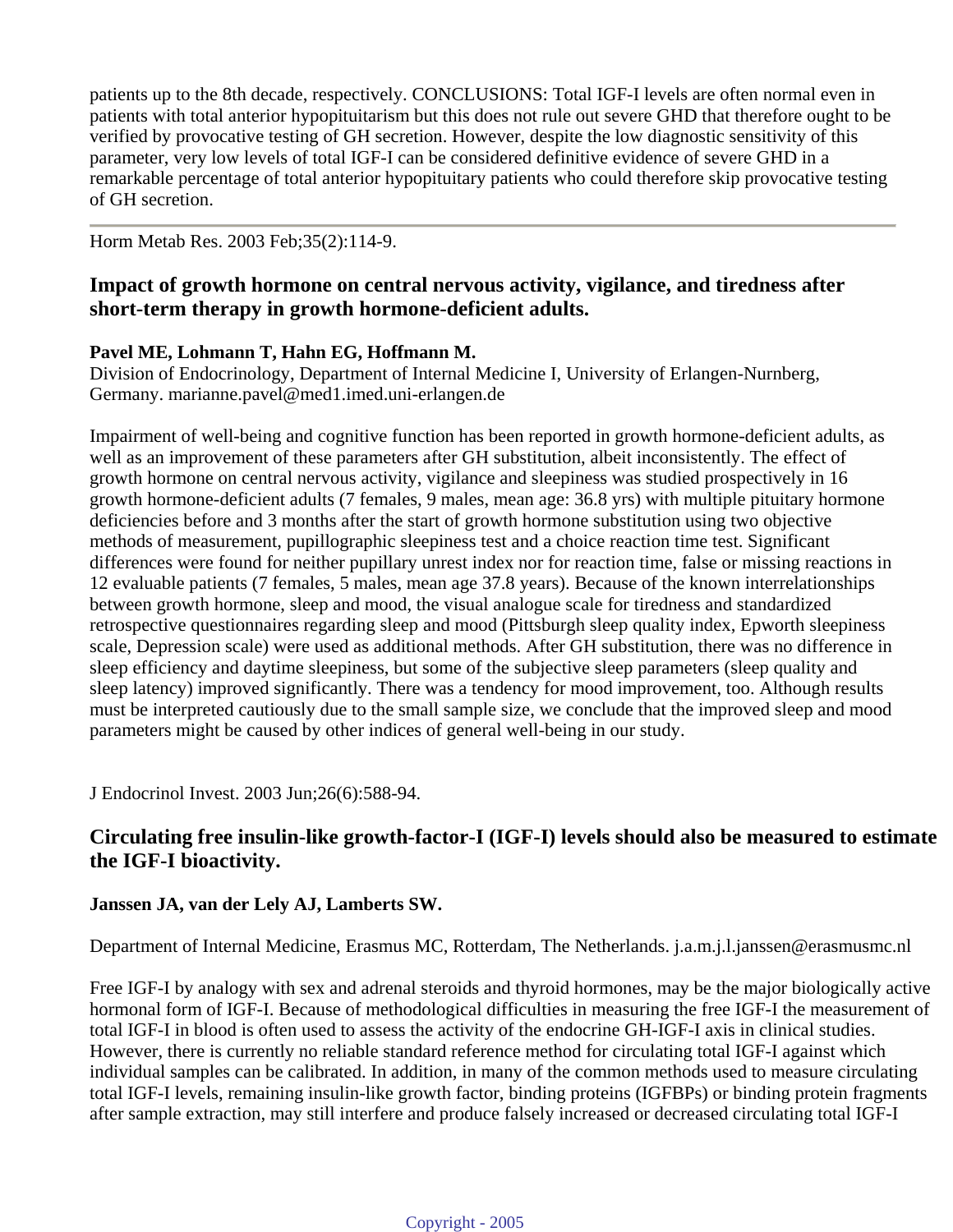levels. This latter phenomenon occurs especially under pathologic conditions. In addition, it has also been suggested that altered post-sampling integrity of IGF-I in vitro might contribute to the reported inconsistencies in circulating total IGF-I levels in literature. Although at the moment there is also no "golden standard" for the measurement of circulating free IGF-I levels, we discuss some studies in this paper that in our opinion, have demonstrated conclusively that circulating free IGF-I levels in several conditions reflect the IGF-I bioactivity better than circulating total IGF-I levels. Therefore, when evaluating the IGF-I bioactivity in health and disease, we recommend measuring also circulating free IGF-I.

J Neurosci Res. 2003 Nov 15;74(4):512-23.

### **Systemic insulin-like growth factor-I administration prevents cognitive impairment in diabetic rats, and brain IGF regulates learning/memory in normal adult rats.**

#### **Lupien SB, Bluhm EJ, Ishii DN.**

Department of Biomedical Sciences, Colorado State University, Fort Collins, CO 80523, USA.

Diabetic patients have impaired learning/memory, brain atrophy, and two-fold increased risk of dementia. The cause of cognitive disturbances that progress to dementia is unknown. Because neurotrophic insulinlike growth factor (IGF) levels are reduced in diabetic patients and rodents, and IGF can cross the bloodcentral nervous system barrier (B-CNS-B), the hypothesis was tested that IGF administered systemically can prevent cognitive disturbances, independently of hyperglycemia and a generalized catabolic state. Latency to escape to a hidden platform in the Morris Water Maze is used widely to test spatial memory, a hippocampus-dependent task. Adult rats were rendered diabetic with streptozotocin and implanted 4 weeks later with subcutaneous pumps that released either vehicle  $(D + Veh)$  or 20 microg/day IGF-I  $(D + IGF)$ . Latency to escape to the hidden platform was prolonged in  $(D + Veh)$  versus non-diabetic rats  $(P < 0.003)$ 10.5 weeks after the onset of diabetes. Such prolongation was prevented in  $(D + IGF)$  versus  $(D + Veh)$  rats  $(P < 0.03)$ . The data show that IGF-I can act across the B-CNS-B to prevent loss of cognition-related performance in the water maze independently of ongoing hyperglycemia and reduction in brain  $(P < 0.001)$ and whole body weight  $(P < 0.001)$  in diabetic rats. The hypothesis that brain IGF contributes to learning/memory was tested. An anti-IGF antibody, or preimmune serum, was infused into the lateral ventricles in non-diabetic rats. Learning in a passive avoidance task was impaired significantly in the IGF antibody versus preimmune serum-treated groups on test Days 1, 2, and 3 ( $P = 0.04$ , 0.02 and 0.004, respectively). The data together are consistent with a model in which brain IGF is essential for learning/memory, and a loss of IGF activity due to diabetes may contribute to cognitive disturbances. Copyright 2003 Wiley-Liss, Inc.

Mol Psychiatry. 2004 Jan 27 [Epub ahead of print] Related Articles, Links

**Activation of methionine synthase by insulin-like growth factor-1 and dopamine: a target for neurodevelopmental toxins and thimerosal.**

**Waly M, Olteanu H, Banerjee R, Choi SW, Mason JB, Parker BS, Sukumar S, Shim S, Sharma A, Benzecry JM, Power-Charnitsky VA, Deth RC.**

1Department of Pharmaceutical Sciences, Northeastern University, Boston, MA 02115, USA.

Methylation events play a critical role in the ability of growth factors to promote normal development.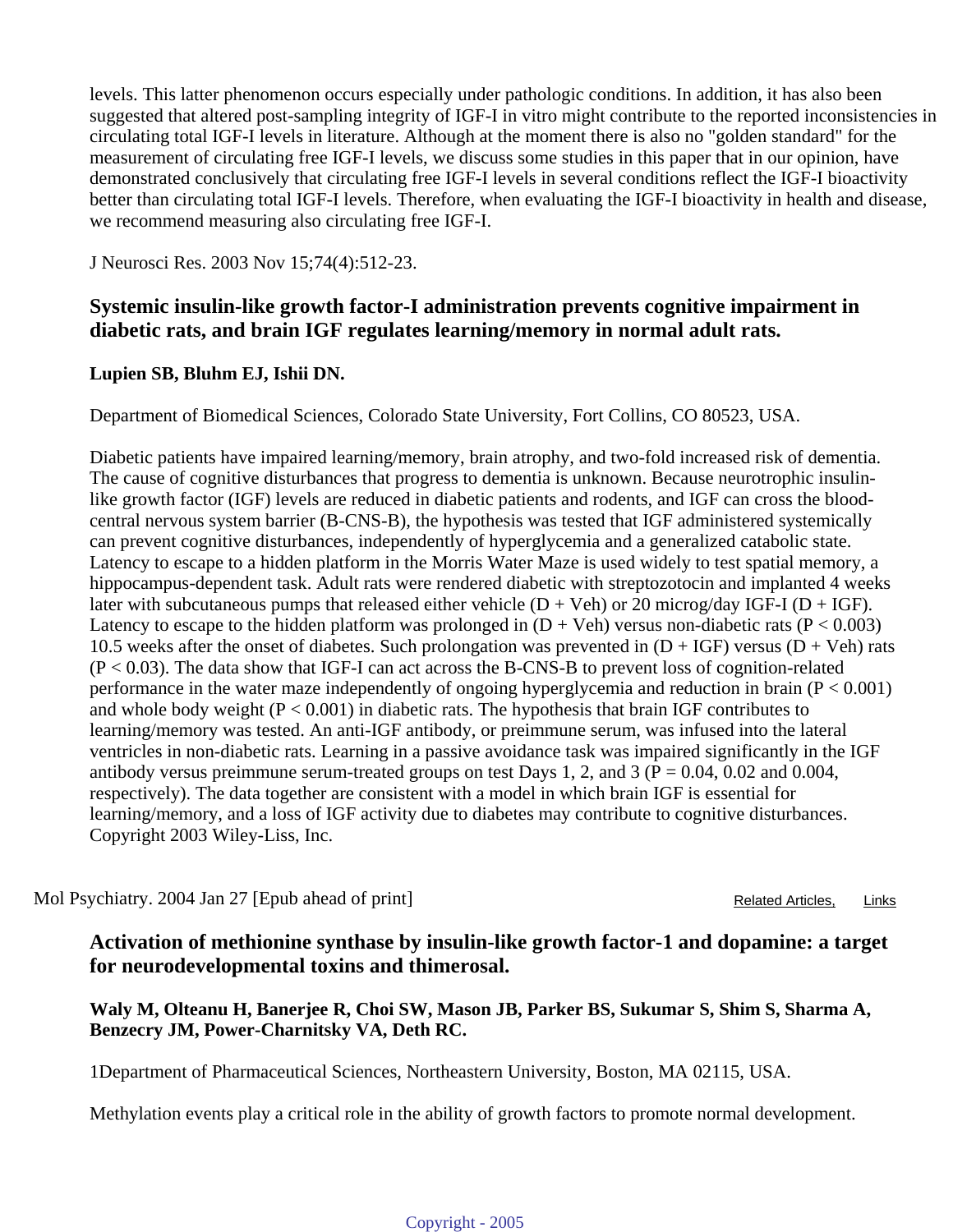Neurodevelopmental toxins, such as ethanol and heavy metals, interrupt growth factor signaling, raising the possibility that they might exert adverse effects on methylation. We found that insulin-like growth factor-1 (IGF-1)- and dopamine-stimulated methionine synthase (MS) activity and folate-dependent methylation of phospholipids in SH-SY5Y human neuroblastoma cells, via a PI3-kinase- and MAP-kinase-dependent mechanism. The stimulation of this pathway increased DNA methylation, while its inhibition increased methylation-sensitive gene expression. Ethanol potently interfered with IGF-1 activation of MS and blocked its effect on DNA methylation, whereas it did not inhibit the effects of dopamine. Metal ions potently affected IGF-1 and dopamine-stimulated MS activity, as well as folate-dependent phospholipid methylation:  $Cu(2+)$  promoted enzyme activity and methylation, while  $Cu(+)$ ,  $Pb(2+)$ ,  $Hg(2+)$  and  $Al(3+)$ were inhibitory. The ethylmercury-containing preservative thimerosal inhibited both IGF-1- and dopaminestimulated methylation with an IC(50) of 1 nM and eliminated MS activity. Our findings outline a novel growth factor signaling pathway that regulates MS activity and thereby modulates methylation reactions, including DNA methylation. The potent inhibition of this pathway by ethanol, lead, mercury, aluminum and thimerosal suggests that it may be an important target of neurodevelopmental toxins.Molecular Psychiatry advance online publication, 27 January 2004; doi:10.1038/sj.mp.4001476

Exp Cell Res.  $2003$  Dec 10;291(2):289-98.<br> **ELSEVIER**<br> **ELSEVIER**

## **Intracellular zinc fluctuations modulate protein tyrosine phosphatase activity in insulin/insulin-like growth factor-1 signaling.**

### **Haase H, Maret W.**

Center for Biochemical and Biophysical Sciences and Medicine, Harvard Medical School, One Kendall Square, Bldg. 600, 3rd Floor, Cambridge, MA 02139, USA.

Zinc is an effector of insulin/IGF-1 signaling and has insulinomimetic effects, the molecular basis of which is not understood. The present study establishes the capacity of zinc to inhibit protein tyrosine phosphatases (PTPs) as a cause for these effects and, moreover, demonstrates modulation of the insulin response by changes in intracellular zinc. The inhibition of PTPs by zinc occurs at significantly lower concentrations than previously reported. In vitro, zinc inhibits PTPs 1B and SHP-1 with IC(50) values of 17 and 93 nM, respectively. A fluorescent probe with a similar binding constant [FluoZin-3, K(D)(Zn) = 15 nM] detects corresponding concentrations of zinc within cells. Increase of cellular zinc after incubation with both zinc and the ionophore pyrithione augments protein tyrosine phosphorylation, and in particular the phosphorylation of three activating tyrosine residues of the insulin/IGF-1 receptor. Vice versa, specific chelation of cellular zinc with the membrane-permeable N,N,N',N'-tetrakis(2 pyridylmethyl)ethylenediamine suppresses insulin- and IGF-1-stimulated phosphorylation. In the context of the emerging concept that intracellular zinc is tightly regulated and fluctuates dynamically, these results suggest that a pool of cellular zinc modulates phosphorylation signaling.

Mech Ageing Dev. 2003 Apr;124(4):371-8.

### **Interrelationships among brain, endocrine and immune response in ageing and successful ageing: role of metallothionein III isoform.**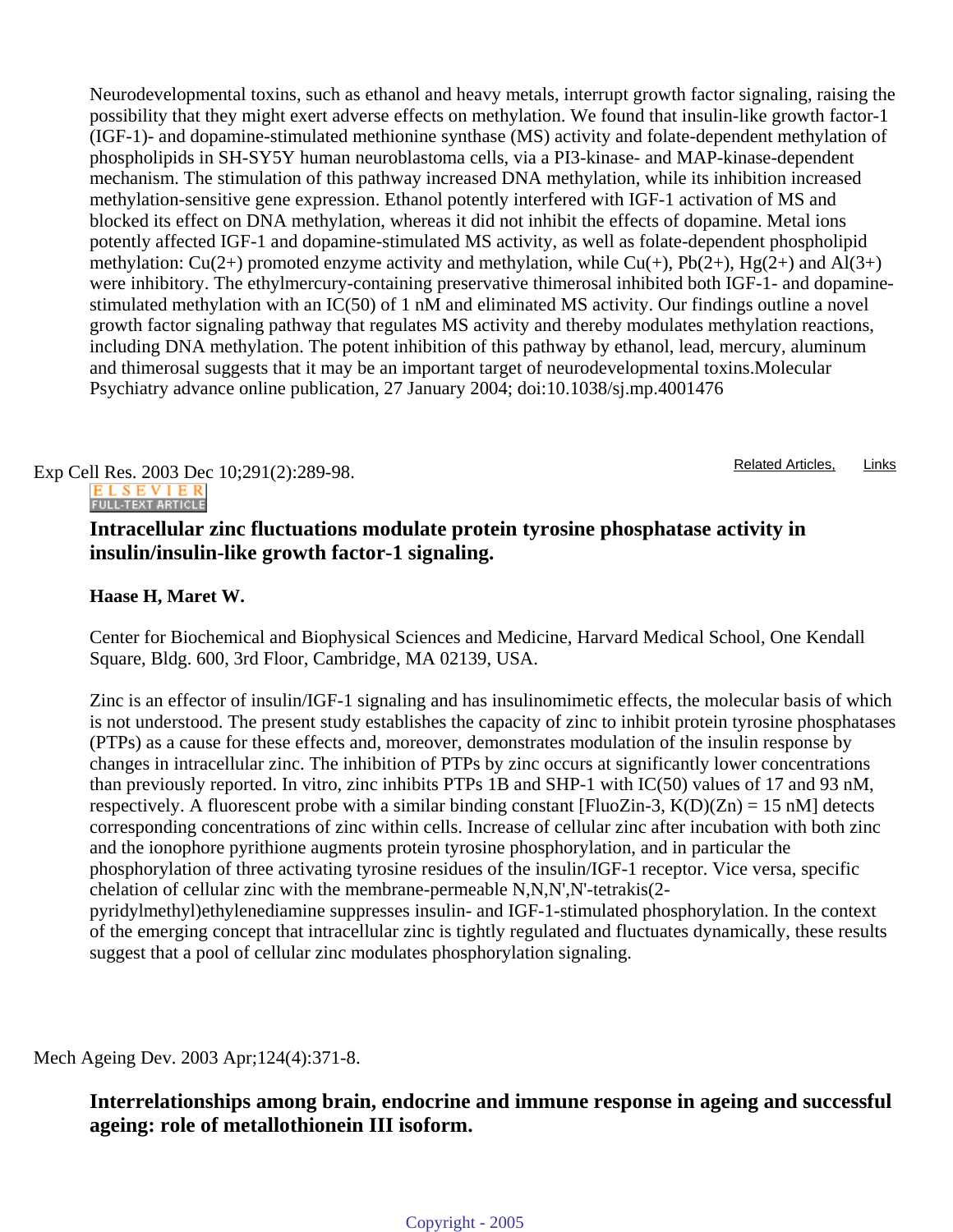#### **Giacconi R, Cipriano C, Muzzioli M, Gasparini N, Orlando F, Mocchegiani E.**

Metallothionein-III (MT-III) a brain-specific member of metallothionein family contributes to zinc neuronal homeostasis, and zinc is an important regulator of many brain functions, including the activity of hormone realising factors by hippocampus. Among them, somatostatin is pivotal because affecting thyroid hormones turnover and consequently thymic and peripheral immune efficiency (Natural Killer, NK) cell activity. Somatostatin is in turn affected by somatomedin-C, which is also zinc-dependent. Therefore, somatomedin-C may be a marker of somatostatin status in the hippocampus. MTs sequester and release zinc in transient stress, as it may occur in young age, to protect cells by reactive oxygen species. In order to accomplish this task, MTs are induced by IL-6 for a prompt immune and anti-inflammatory response. During ageing, MTs are high with a role of sequester of zinc, but with very limited role in zinc release because stress-like condition and inflammation is persistent. Therefore, high MTs may become to protective in young age to harmful during ageing leading to low zinc ion bioavailability for many body homeostatic mechanisms, including brain function. As a consequence, an altered physiological cascade from the brain (upstream) to endocrine and immune system (downstream) may occur. The aim of this work is to study the role of MT-III in the interrelationships among brain-endocrine-immune response in ageing and successful ageing. The main results are: (1) MT-III and IL-6 gene expressions increase in the hippocampus from old mice, in comparison with young and very old mice. (2) Somatomedin-C plasma levels decrease in old mice in comparison with young and very old mice. (3) Low zinc ion bioavailability (tested by the ratio total thymulin/active thymulin) is coupled with altered thyroid hormone turnover and depressed IL-2 in old mice in comparison with young and very old mice. (4) 'In vitro' experiments display more increments on NK cells activity by adding zinc-bound active thymulin than T3 alone. In conclusion, low MT-III in the hippocampus from young and very old mice leads to good zinc ion bioavailability that it is upstream coupled with normal hippocampal function affecting downstream normal thyroid hormones turnover and satisfactory NK cell activity, via complete saturation of zinc-bound active thymulin molecules. Therefore, a correct MTs homeostasis is pivotal for brain-endocrine-immune response in order to reach successful ageing.

Eur Arch Otorhinolaryngol. 1996;253(4-5):264-7.

#### **Detection of viral antigen in the endolymphatic sac. Kumagami H.**

Department of Otolaryngology, School of Medicine, Nagasaki University, Japan.

A study was devised to determine whether or not any immune defense mechanism is present when a virus invades the human endolymphatic sac (ES). The ES was removed from 14 fresh autopsy cases having no known pre-mortem diseases in the middle and inner ears. Specimens were then examined for viral antigens including herpes simplex (HSV) type 1 and 2, mumps and cytomegalovirus using immunohistochemical methods. DNA examination by in situ hybridization was also performed for HSV. HSV antigen and DNA were observed in 9 of the 14 cases studied. These findings suggest that the virus invades the ES but is impeded by an immune defense mechanism under normal conditions. Since disease may alter host defenses, further studies are warranted to study the relationship between HSV and patients with Meniere's disease.

Acta Otolaryngol Suppl. 1993;503:85-9.

### **Latent herpes simplex virus type 1 in human vestibular ganglia.**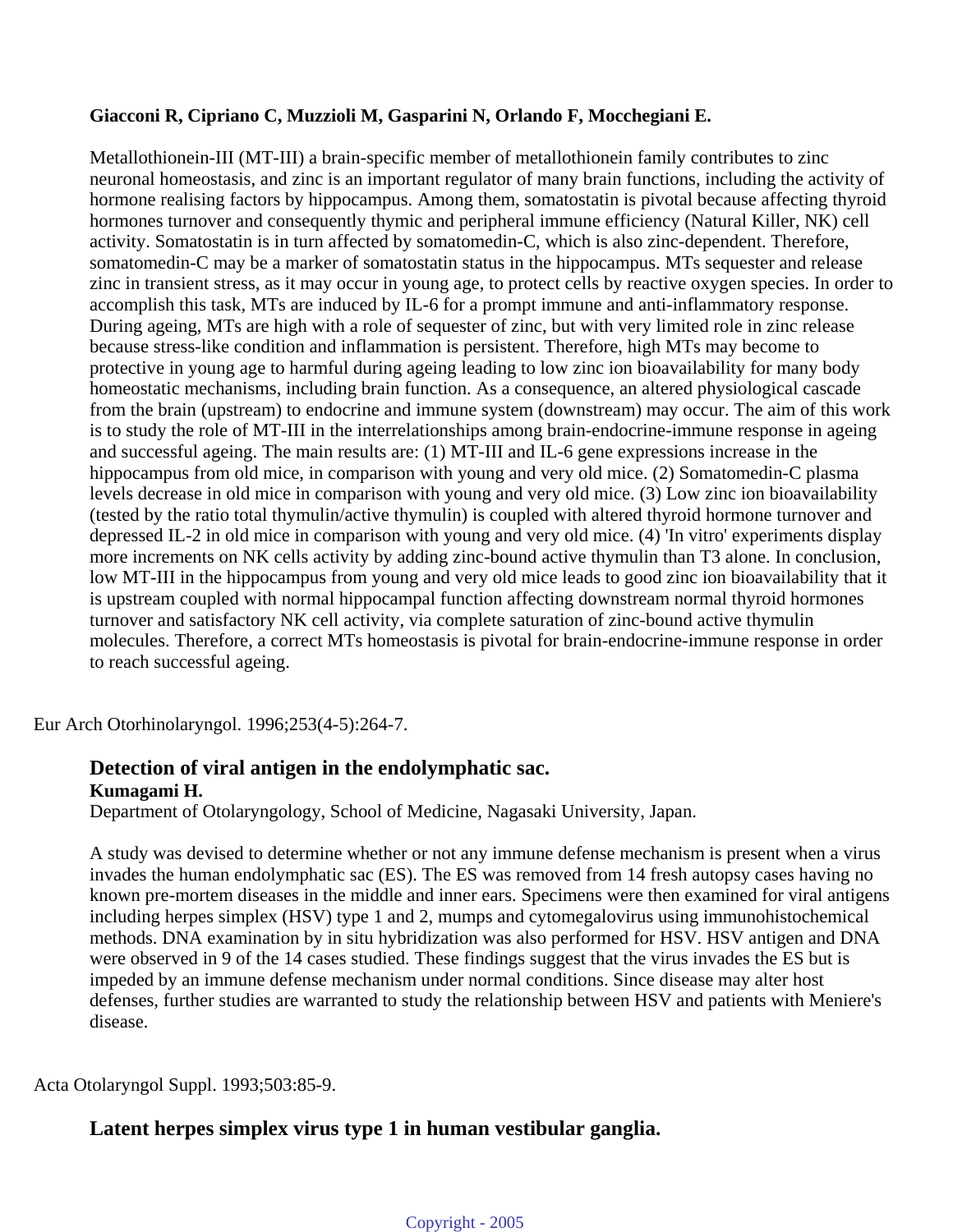#### **Furuta Y, Takasu T, Fukuda S, Inuyama Y, Sato KC, Nagashima K.**

Department of Pathology, Hokkaido University School of Medicine, Sapporo, Japan.

Viral infection has been considered to be a possible pathogenesis of vestibular neuronitis, and reactivation of the herpes simplex virus (HSV) is one of the most likely causes. However, it remains unknown whether the human vestibular ganglia contain latent HSV. We examined 26 vestibular ganglia from autopsied adults in search of HSV type 1 (HSV-1). To detect HSV-1, we used polymerase chain reaction (PCR), in situ hybridization and immunohistochemical staining. HSV DNA was detected in 6 of 10 vestibular ganglia using the PCR method. However, the latency-associated transcript (LAT) of HSV-1 was negative in all of the 16 vestibular ganglia examined. No HSV antigen was detected in any of the ganglia. These results indicate that HSV-1 is latently infected in the human vestibular ganglia, and that LAT is transcribed weakly or not at all.

Pediatr Nurs. 2001 Mar-Apr;27(2):125-6, 129-30.

### **Lead poisoning: a summary of treatment and prevention.**

**Cohen SM.**

Nursing Faculty, College of Health Sciences, Roanoke, VA, USA.

Lead poisoning affects an estimated 890,000 young children in the United States annually (American Academy of Pediatrics [AAP], 1998). Extremely high levels in the child can cause mental retardation, coma, seizures, and death. Chronic low level exposure is more commonly seen with multiple effects, including learning disabilities, impaired growth, and hearing loss. Lead poisoning prevention efforts have significantly reduced the number of children affected by this serious health hazard. Health care providers need to continue their vigilant efforts to educate families living in older homes about the risks, screening, and treatment.

### **Neurotoxicol Teratol. 2003 Jan-Feb; 25(1): 69-76 Neurotoxic effects of mercury on auditory cortex networks growing on microelectrode arrays: a preliminary analysis.**

#### **Gopal KV.**

Department of Speech and Hearing Sciences and Center for Network Neuroscience, University of North Texas, PO Box 305010, Denton, TX 76203, USA. gopal@unt.edu

Mercury is known to cause sensorineural hearing loss and impaired speech perception. However, there is still a lack of a quantitative description of mercury toxicity on central auditory structures. This is a preliminary study using the novel technique of microelectrode array (MEA) recordings to evaluate acute and chronic neurotoxic effects of mercury on auditory cortex networks (ACNs) in vitro. Morphological and electrophysiological effects of mercuric chloride (HgCl(2)) were studied.Neurons dissociated from auditory cortices of 14-day-old mouse embryos were grown on photoetched MEAs containing 64 transparent indiumtin oxide (ITO) electrodes. For acute electrophysiological experiments, the spontaneous spiking and bursting activity from ACNs were compared before and after application of HgCl(2). For chronic electrophysiological experiments, auditory cortex cultures were treated with various concentrations of HgCl(2) from the day of seeding, and were tested 4 weeks later for the presence of spontaneous activity.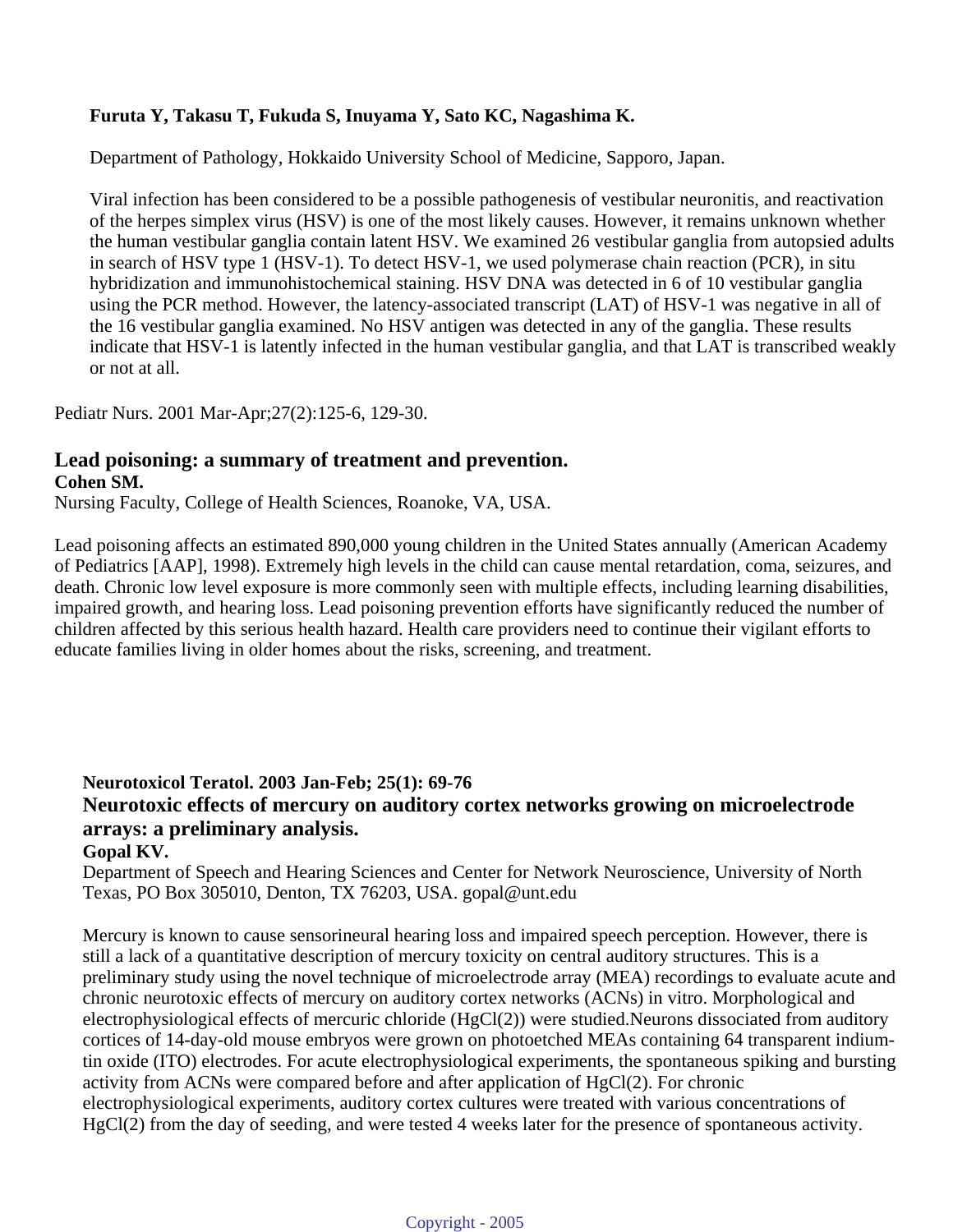Morphological analysis was conducted on 8-day-old ACNs treated with HgCl(2) for 3 days. Results of acute experiments indicated that  $\langle 75 \text{ mM of HgCl}(2) \rangle$  had an excitatory effect of variable magnitude on the spontaneous activity of ACNs; however, concentrations above 100 microM completely and irreversibly inhibited spike and burst activity. Chronic exposure of ACNs to 10 microM HgCl(2) completely blocked the spontaneous activity. Morphological analysis indicated that 10 microM HgCl(2) caused neuronal cell death in 3 days. It is concluded that HgCl(2) has a more toxic effect on auditory networks when exposed chronically, and the levels of mercury showing toxic effects on ACNs are within the dose range shown to cause neurologic symptoms in humans.

Biol Trace Elem Res. 2002 Aug;88(2):153-63.

### **Effect of zinc ion on cadmium-induced auditory changes. Agirdir BV, Bilgen I, Dinc O, Ozcaglar HU, Fisenk F, Turhan M, Oner G.**

Department of Otorhinolaryngology, Faculty of Medicine, Akdeniz University, Antalya, Turkey.

Cadmium, which has adverse effects on many physiological systems, is an important environmental pollutant. Our previous experimental study showed that cadmium also has a dose-dependent deleterious effect on the auditory system in rats. Because zinc reverses cadmium cytotoxicity in many systems, we investigated the possible preventive effect of a zinc-enriched diet given isochronally on cadmium-induced hearing loss in rats. Fifty-four male rats were divided into three equal groups. Control rats were fed normal rat food and tap water, whereas the cadmium group was subjected to 15 ppm cadmium-containing water as CdCl2. The third group received 15 ppm CdCl2 and food enriched with 200 ppm zinc as ZnSO4 for 30 d. On d 30, eight animals from each group were used for the measurement of kidney functions. In the remaining animals, hearing functions were measured by auditory brainstem response and distortion product otoacoustic emission. Blood cadmium increased from 1.87+/-1.69 to 6.08+/-2.62 microg/dL and elevated cadmium contents of ear ossicles and kidney cortex were associated with a decreased glomerular filtration rate in rats subjected to high cadmium. A zinc-enriched diet obviously reduced cadmium accumulation in the kidney and prevented the nephrotoxicity. Our data indicated that cadmium-induced ototoxicity seems to be partially zinc preventable and zinc addition to diet without altering cadmium content in ear ossicles may help to prevent cadmium-induced hearing loss.

J Occup Environ Med. 2002 Jan;44(1):30-8.

### **Neuro-ototoxicity in andean adults with chronic lead and noise exposure. Counter SA, Buchanan LH.**

Department of Neurology, Massachusetts General Hospital, Harvard Medical School, Biological Laboratories, 16 Divinity Avenue, Cambridge, MA 02138, USA. allen\_counter@harvard.edu

Brainstem auditory evoked responses and audiological thresholds were used as biomarkers for neuroototoxicity in adults with chronic lead (Pb) intoxication from long-term Pb exposure in ceramic-glazing work. Venous blood samples collected from 30 adults (15 men and 15 women) indicated a mean blood Pb level of 45.1 micrograms/dL (SD, 19.5; range, 11.2 to 80.0 micrograms/dL) and in excess of the World Health Organization health-based biological limits (men, 46.2 micrograms/dL; SD, 19.6; range, 18.3 to 80.0 micrograms/dL; women, 44.0 micrograms/dL; SD, 20.1; range, 11.2 to 74.2 micrograms/dL). Mean auditory thresholds at frequencies susceptible to ototoxicity (2.0, 3.0, 4.0, 6.0, and 8.0 kHz) revealed sensory-neural hearing loss in men, which may be attributable to occupational noise exposure in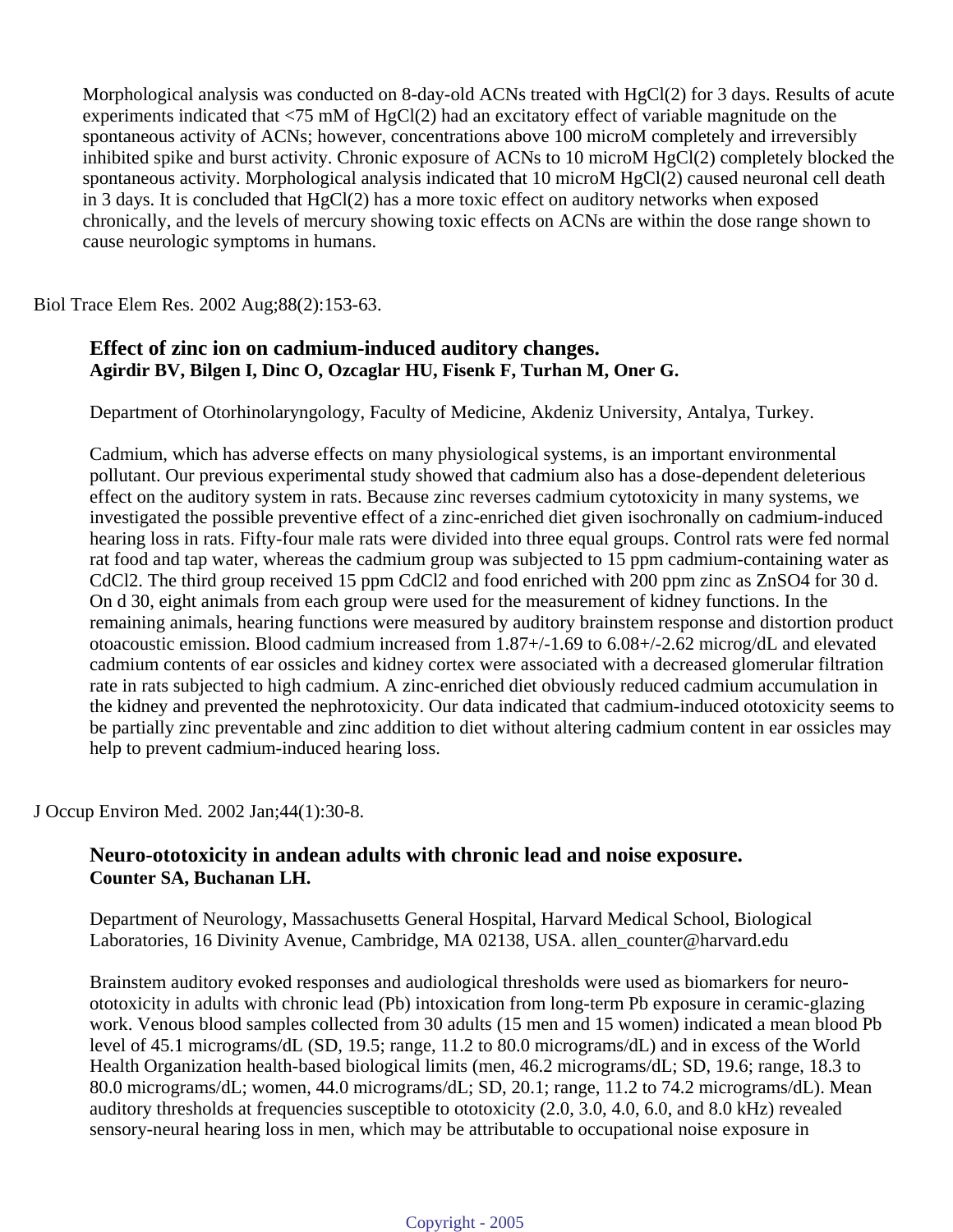combination with Pb intoxication. Bilateral brainstem auditory evoked response tests on participants with elevated blood Pb levels (mean, 47.0 micrograms/dL) showed delayed wave latencies consistent with sensory-neural hearing impairment. The results suggest that environmental noise exposure must be considered an important factor in determining sensory-neural hearing status in occupationally Pb-exposed adults.

#### Toxicology. 2001 Apr 12;162(1):11-22.

#### **Abnormal auditory brainstem responses for mice treated with mercurial compounds: involvement of excessive nitric oxide. Chuu JJ, Hsu CJ, Lin-Shiau SY.**

Institutes of Toxicology, College of Medicine, National Taiwan University, No. 1, Section 1, Jen-Ai Road, Taipei 10043, Taiwan.

In this paper, we attempted to construct an animal (mouse) model for monitoring the oto-neurotoxicity of mercuric sulfide, comparing its toxicity with the well-known (organic) mercury compound methylmercury. Mice were treated with either mercuric sulfide (HgS, 0.1 and 1.0 g/kg per day) or methyl-mercury (MeHg, 0.2, 2.0 and 10 mg/kg per day) by gastric gavage for 7 consecutive days. Analysis of auditory brainstem response (ABR) indicated that significant elevation of the physiological hearing threshold as well as significant prolongation of interwave latency I-V was observed for MeHg -- (2.0 and 0.2 mg/kg per day) or HgS -- (1.0 g/kg per day, but not 0.1 g/kg per day) treated mice. Further, both MeHg- and HgStreated animals demonstrated a significant prolongation of interwave latency I-V that increased with an increasing mean blood-Hg level. The oto-neurotoxicity of MeHg (2.0 mg/kg per day) persisted to at least 11 weeks subsequent to the cessation of its administration. The toxic effect of HgS, however, disappeared completely 5 weeks subsequent to the cessation of its administration. These results suggest a correlation between the Hg-elicited hearing dysfunction and the availability of mercury in brain tissue. Both inhibition of  $Na(+)/K(+)$ -ATPase activity and overproduction of nitric oxide in the brainstem are consistent with an analysis of the physiological hearing threshold and latencies of ABR waveform at all time points throughout the experimental process. Thus, it is proposed that high-dose HgS or MeHg intoxication is associated with a decrease in functional  $Na(+) / K(+)$ -ATPase activity in the brainstem of affected animals, this presumably arising via excessive nitric oxide production, and suggesting that brainstem damage may play a role in mercury-induced hearing loss.

PMID: 11311454 [PubMed - indexed for MEDLINE] Environ Res. 1999 Jan; 80(1): 1-8.<br>
ELSEVIER

**FULL-TEXT ARTICLE** 

#### **Lead exposure and hearing effects in children in Katowice, Poland.**

#### **Osman K, Pawlas K, Schutz A, Gazdzik M, Sokal JA, Vahter M.**

Institute of Environmental Medicine, Karolinska Institutet, Stockholm, S-171 77, Sweden.

The objective of the study was to investigate the relationship between lead exposure and hearing in children in the Katowice region, an industrial area in Poland. Blood lead was determined using inductively coupled plasma mass spectrometry, with appropriate quality control. The concentrations of lead in blood (B-Pb) in 155 children, aged 4-14, ranged from 19 to 281 microg/L (0.09 to 1.4 micromol/L), with a median of 72 microg/L (0.34 micromol/L). The hearing thresholds increased significantly with increasing